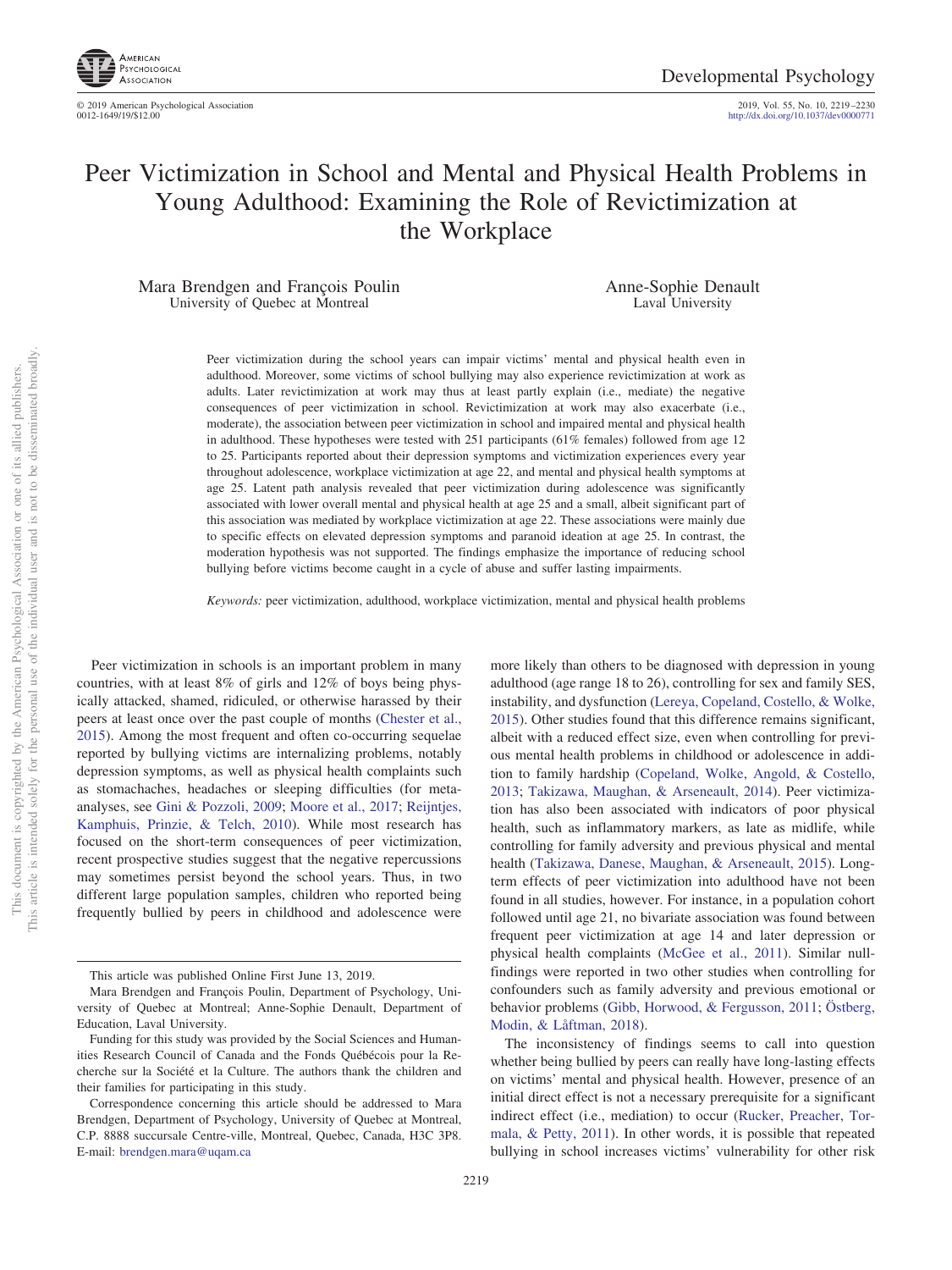factors, which in turn may contribute to impaired mental and physical health in adulthood. Both psychological and neurobiological mechanisms have been proposed to explain how bullying may have lasting effects on victims' mental and physical health. Thus, negative self- and other-related cognitions such as feelings of shame and self-disparagement as well as hostile intent attributions toward others have been found to partially mediate the link between peer victimization and the development of depression symptoms [\(Irwin, Li, Craig, & Hollenstein, 2019;](#page-9-5) [Strøm, Aakvaag,](#page-10-7) [Birkeland, Felix, & Thoresen, 2018;](#page-10-7) [Troop-Gordon & Ladd,](#page-10-8) [2005\)](#page-10-8). Moreover, peer victimization has been linked to higher levels of circulating inflammation proteins and alterations of hypothalamic-pituitary-adrenal (HPA) axis functioning (e.g., [Brendgen et al., 2017;](#page-8-0) [Takizawa et al., 2015\)](#page-10-3), which are in turn associated with depression symptoms as well as physical health problems [\(Knack, Jensen-Campbell, & Baum, 2011;](#page-9-6) [Ouellet-](#page-10-9)[Morin et al., 2011;](#page-10-9) [Zalli, Jovanova, Hoogendijk, Tiemeier, &](#page-11-0) [Carvalho, 2016\)](#page-11-0). However, an additional, as yet unexplored pathway linking peer victimization during the school years to poorer mental and physical health in adulthood may be a continued cycle of victimization that perpetuates over time and across different contexts well beyond childhood and adolescence.

## **Revictimization at the Workplace During Adulthood**

The "Developmental victimology framework" [\(Finkelhor, 2007\)](#page-9-7) suggests that, in addition to environmental risk factors, personal characteristics that mark them as easy prey unable to defend themselves may render some individuals vulnerable to victimization. These victimization experiences, in turn, reinforce preexisting vulnerability factors, thus leading to revictimization in the same and other contexts [\(Holt, Finkelhor, & Kantor, 2007\)](#page-9-8). Similarly, Gollwitzer and colleagues [\(Gollwitzer, Süssenbach, & Han](#page-9-9)[nuschke, 2015\)](#page-9-9) propose that repeated victimization experiences foster the development of views of the self as unworthy and incapable and of others as potentially malignant. Over time, this so-called "victim-schema" is believed to further stabilize and generalize across contexts through evocative person-environment transactions, by which individuals elicit negative behaviors from others that are consistent with their expectations. In line with these theoretical arguments, research shows that peer victimization may not only last over several years for some youths [\(Brendgen, Girard,](#page-8-1) [Vitaro, Dionne, & Boivin, 2016;](#page-8-1) [Geoffroy et al., 2018\)](#page-9-10), but that targets of frequent peer bullying often also experience abuse from their siblings or dating partners [\(Espelage & Holt, 2007;](#page-9-11) [Finkelhor, Ormrod, & Turner, 2007b;](#page-9-12) [Holt et al., 2007;](#page-9-8) [Wolke](#page-11-1) [& Samara, 2004;](#page-11-1) [Yahner, Dank, Zweig, & Lachman, 2015\)](#page-11-2). Both retrospective and longitudinal data further indicate that peer victimization during the school years is associated with a greater risk of being bullied at work in adulthood [\(Brendgen &](#page-9-13) [Poulin, 2018;](#page-9-13) [Smith, Singer, Hoel, & Cooper, 2003\)](#page-10-10). What's more, this temporal and cross-context stability of peer victimization is partially mediated by an increase in depressionrelated cognitions and behaviors [\(Brendgen & Poulin, 2018;](#page-9-13) [Schacter, White, Chang, & Juvonen, 2015\)](#page-10-11).

Defined as an intentional effort to harm coworkers or subordinates by inflicting psychological or physical injury [\(Baron &](#page-8-2) [Neuman, 1996\)](#page-8-2), workplace bullying is conceptually similar to peer bullying in schools. Research suggests that between 11 and 18% of

the global working population is subject to bullying by colleagues or supervisors at the workplace [\(Nielsen, Matthiesen, & Einarsen,](#page-10-12) [2010\)](#page-10-12). The consequences for victims of workplace bullying also resemble those of peer victimization. Indeed, meta-analyses of both cross-sectional and longitudinal studies found that being the target of workplace bullying is associated with more negative perceptions of the self and others as well as more frequent internalizing (e.g., depression, anxiety) and stress-induced physical health problems (e.g., aches and pains, sleep problems) [\(Nielsen &](#page-10-13) [Einarsen, 2012;](#page-10-13) [Verkuil, Atasayi, & Molendijk, 2015\)](#page-10-14). Not surprisingly, victimization by colleagues or supervisors at work is the principal source of work-related illness [\(Nielsen & Einarsen,](#page-10-13) [2012\)](#page-10-13). The mental and physical health problems of adults who were victimized by their peers in school may thus at least in part be explained (i.e., mediated) by revictimization at work. In addition, revictimization at work may not only mediate but also further exacerbate (i.e., moderate) the predictive effect of peer victimization on later mental and physical health in adulthood. In fact, as noted by several scholars, the same variable may both mediate and interact with the effect of an exposure variable on an outcome variable [\(Preacher, Rucker, & Hayes, 2007;](#page-10-15) [Valeri & Vander-](#page-10-16)[Weele, 2013\)](#page-10-16). The possibility of a moderating effect of workplace victimization is predicated upon findings that frequent exposure to sexual harassment or victimization by a dating partner exacerbates the association between peer victimization and internalizing symptoms among middle and high school students [\(Espelage & Holt,](#page-9-11) [2007\)](#page-9-11). The latter results also mirror those from the poly victimization literature that individuals who experience maltreatment in multiple contexts during childhood or adolescence show considerably more trauma symptoms such as depression than those who were victimized in a single context (e.g., [Finkelhor, Ormrod, &](#page-9-14) [Turner, 2007a\)](#page-9-14). However, to our knowledge, no study so far has tested the potential mediating or moderating effect of revictimization at work on the longitudinal association between peer victimization and subsequent mental and physical well-being in adulthood.

#### **The Present Study**

The present study examined whether the association between peer victimization in school and later mental and physical health in young adulthood is mediated or moderated (or both) by revictimization at the workplace. To this end, we focused on the previously mentioned and often co-occurring outcomes that are most consistently associated with both peer victimization in school and victimization at the workplace, notably depression symptoms and generalized physical health (i.e., somatic) symptoms [\(Gini & Poz](#page-9-1)[zoli, 2009;](#page-9-1) [Kroenke, Spitzer, Williams, & Löwe, 2010;](#page-9-15) [Moore et](#page-10-0) [al., 2017;](#page-10-0) [Nielsen & Einarsen, 2012;](#page-10-13) [Reijntjes et al., 2010;](#page-10-1) [Verkuil](#page-10-14) [et al., 2015\)](#page-10-14). We also assessed negative self- and other-related cognitions (specifically, interpersonal sensitivity and paranoid ideation), which are closely related to depression and part of the cognitive schema believed to develop as a result of victimization experiences [\(Beck, 2008;](#page-8-3) [Cukor & McGinn, 2006;](#page-9-16) [Gollwitzer et](#page-9-9) [al., 2015\)](#page-9-9). Associations were expected to hold even when controlling for family adversity and preexisting depression symptoms, which have been found to predict victimization experiences in school and at the workplace as well as mental and physical health problems in adulthood [\(Brendgen & Poulin, 2018;](#page-9-13) [Goodman,](#page-9-17)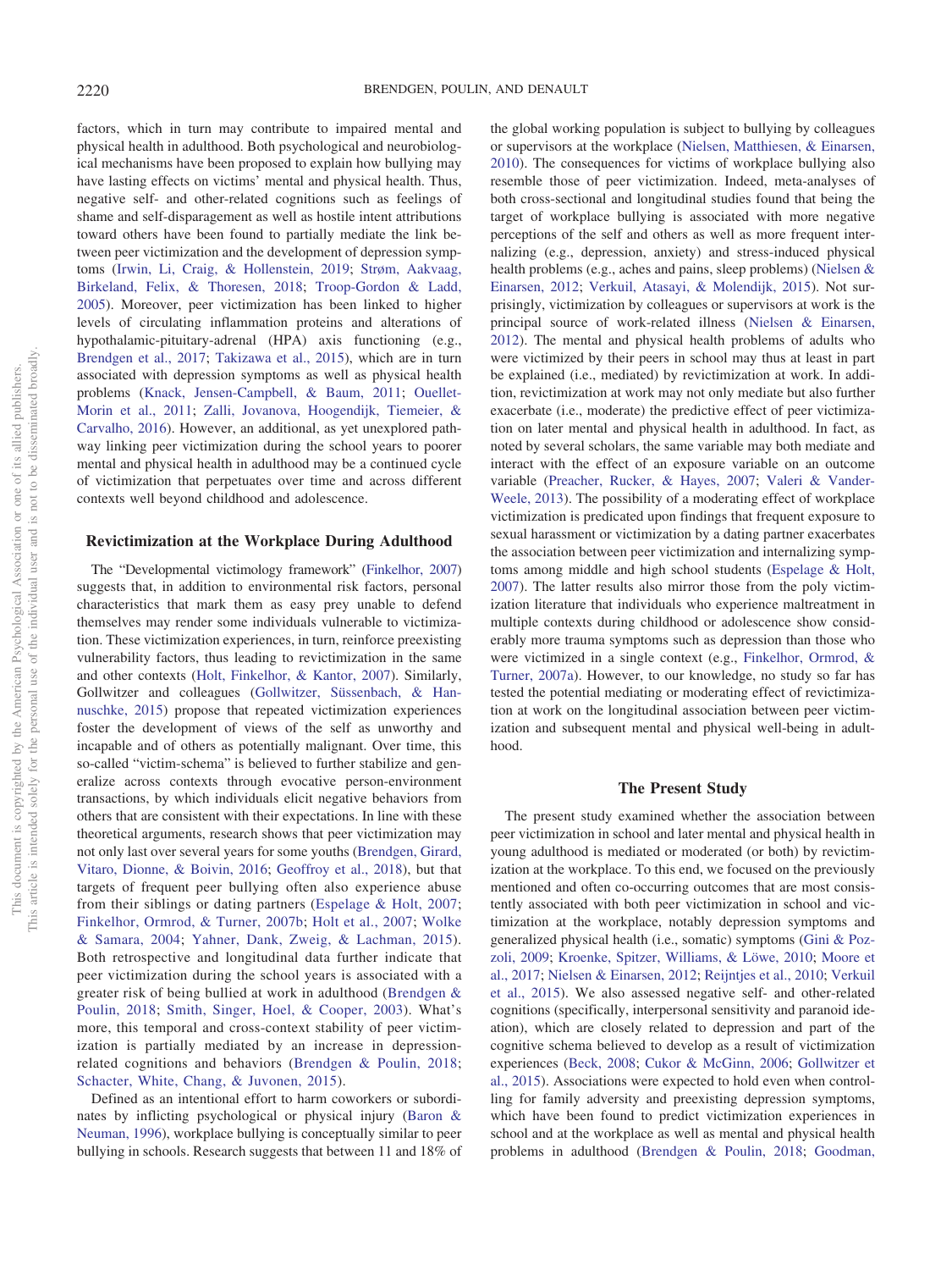[Joyce, & Smith, 2011;](#page-9-17) [Tran, Cole, & Weiss, 2012\)](#page-10-17). Peer victimization in school was assessed each year from Grade 7 (i.e., age 13) until Grade 11 (i.e., age 17). Longitudinal data show that, while overall rates of peer victimization decrease considerably from primary to secondary school, those youths who are victimized by their peers in high school typically already suffered the same fate in primary school [\(Brendgen et al., 2016;](#page-8-1) [Geoffroy et al., 2018\)](#page-9-10). Peer victimization during adolescence may thus be indicative of a consistent harassment experience that already started during primary school. To facilitate comparability of findings, outcomes were measured in young adulthood at age 25 years, that is, when adult outcomes were assessed in most previous longitudinal studies of peer victimization [\(Copeland et al., 2013;](#page-9-3) [Klomek,](#page-9-18) [Sourander, & Elonheimo, 2015;](#page-9-18) [Lereya et al., 2015;](#page-9-2) [Wolke, Cope](#page-10-18)[land, Angold, & Costello, 2013\)](#page-10-18). Moreover, focusing on these problems in young adulthood is important, because maladjustment during this period may have profound implications for the quality of later life [\(Macmillan & Hagan, 2004\)](#page-9-19). To avoid temporal overlap, workplace victimization was assessed preceding the assessment of outcomes, that is, at age 22 years. At that age, the majority of young people in the targeted population are employed in either full-time or part-time jobs [\(GOC, 2016\)](#page-9-20) and thus at least some of them may experience psychological or physical harassment at the workplace.

## **Method**

## **Participants**

Participants were part of a longitudinal study initiated in 2001 involving 390 sixth graders (58% females,  $M_{\text{age}} = 12.38$ ,  $SD =$ 0.42) from eight suburban elementary schools in the province of Quebec, Canada. Most (90%) were Caucasian and Frenchspeaking and came from families that were mostly intact (68%) and had an average annual income of over CAN\$50,000. Mothers and fathers had similar levels of education  $(M = 13.08$  years,  $SD = 2.68$  and  $M = 13.20$  years,  $SD = 3.20$ , respectively). Participants were assessed every year from ages 12 through 25. Of the initial sample, 303 participants (78%) completed the assessment at age 22. Of the 303 participants remaining at age 22 years, 251 indicated that they currently had a paid job outside their home. *T* tests showed that there were no differences between those with and those without a job in terms of any of the study variables (described below). Of the 251 participants with a job at age 22, 238 (62,2% female) were still involved in the study at age 25. They form the current study sample. These 238 participants scored lower on family adversity at age 12 and were more likely to be female compared to the rest of the initial sample.

# **Procedures**

At age 12 (Grade 6 of elementary school), information regarding family adversity was obtained from mothers using a mail-in questionnaire and from youths during in-school assessments under the supervision of trained research assistants. Youths also answered questions on depression symptoms and on peer victimization each year from ages 13 to 17 (Grades 7 to 11 of high school) during in-school assessments. After age 17, questionnaires were administered during home visits. Active informed consent was obtained

from all participants and their parents. All instruments and procedures were in accordance with APA ethical standards and were approved by the Institutional Review Board of the University of Quebec in Montreal (project title: "Does participation in organized activities during adolescence favor a successful transition into adulthood?"; ethics certificate number 2012-S-701398).

## **Measures**

**Family adversity at age 12.** A cumulative family adversity score was created by aggregating four indicators: (a) mother did not complete a high school degree; (b) low family annual income according to government criteria (less than CAN\$30,000); (c) parental divorce or death of a parent; (d) parental use of harsh discipline based on youths' endorsement of any of the two following items: "if I disobey, my parents . . . 1. spank me," "2. slap or hit me." A value of 1 was assigned to each indicator and an average score was computed, with a possible range of 0 to 1.

**Depression symptoms from ages 13 to 17.** Each year, participants completed the Children's Depression Inventory [\(Kovacs,](#page-9-21) [1992\)](#page-9-21), a 27-item questionnaire assessing the severity of affective, behavioral and cognitive symptoms of depression among children and youth. The suicidal ideation item was excluded due to ethical concerns. The response scale for each item ranged from 0 (e.g., "I get sad from time to time") to 2 ("I'm always sad"). The sum across all items was calculated each year.

**Peer victimization from ages 13 to 17.** Each year, participants completed a 5-item questionnaire assessing victimization by peers in school [\(Bélanger, Janosz, Archambault, & Riberdy, 2010\)](#page-8-4), for example, "Other students have harassed you verbally," "Other students forced you to hand over things that belong to you against your will," "Other students have attacked you physically," "Other students have threatened or attacked you with a weapon (e.g., knife or other object)"). These items closely resemble those used in other studies of peer victimization (e.g., [Nansel, Haynie, & Simonsmor](#page-10-19)[ton, 2003;](#page-10-19) [Sapouna & Wolke, 2013\)](#page-10-20). Participants reported how many times during the past month an event occurred using a 6-point scale ranging from 0 (*never*), 1 (*once*), 2 (*twice*), 3 (*three or four times*), 4 (*five to 10 times*), to 5 (*ten times or more*). Because extremely few participants endorsed the two highest response options, items were recoded to a 4-point scale by collapsing response options 3, 4, and 5. Individual item scores were then averaged to calculate a global victimization score, separately at each time point.

**Workplace victimization at age 22.** The 20-item Generalized Workplace Harassment Scale [\(Raver & Nishii, 2010\)](#page-10-21) was used to assess workplace victimization in young adulthood. Participants were asked "How often have your supervisors or coworkers engaged in this behavior and you were the target?," for example, "Swore at you," "Made threats against you," "Physically assaulted you," "Belittled your opinions in front of others," "Insulted you," "Deliberately damaged your property," "Sabotaged your work." The response scale ranged from 0 (*never*), 1 (*rarely*), 2 (*sometimes*), 3 (*at least once every week*) to 4 (*almost every day*). Because extremely few participants endorsed the two highest options, items were recoded to a 3-point scale by collapsing response options 2, 3, and 4. A total score was computed by averaging the 20 item scores.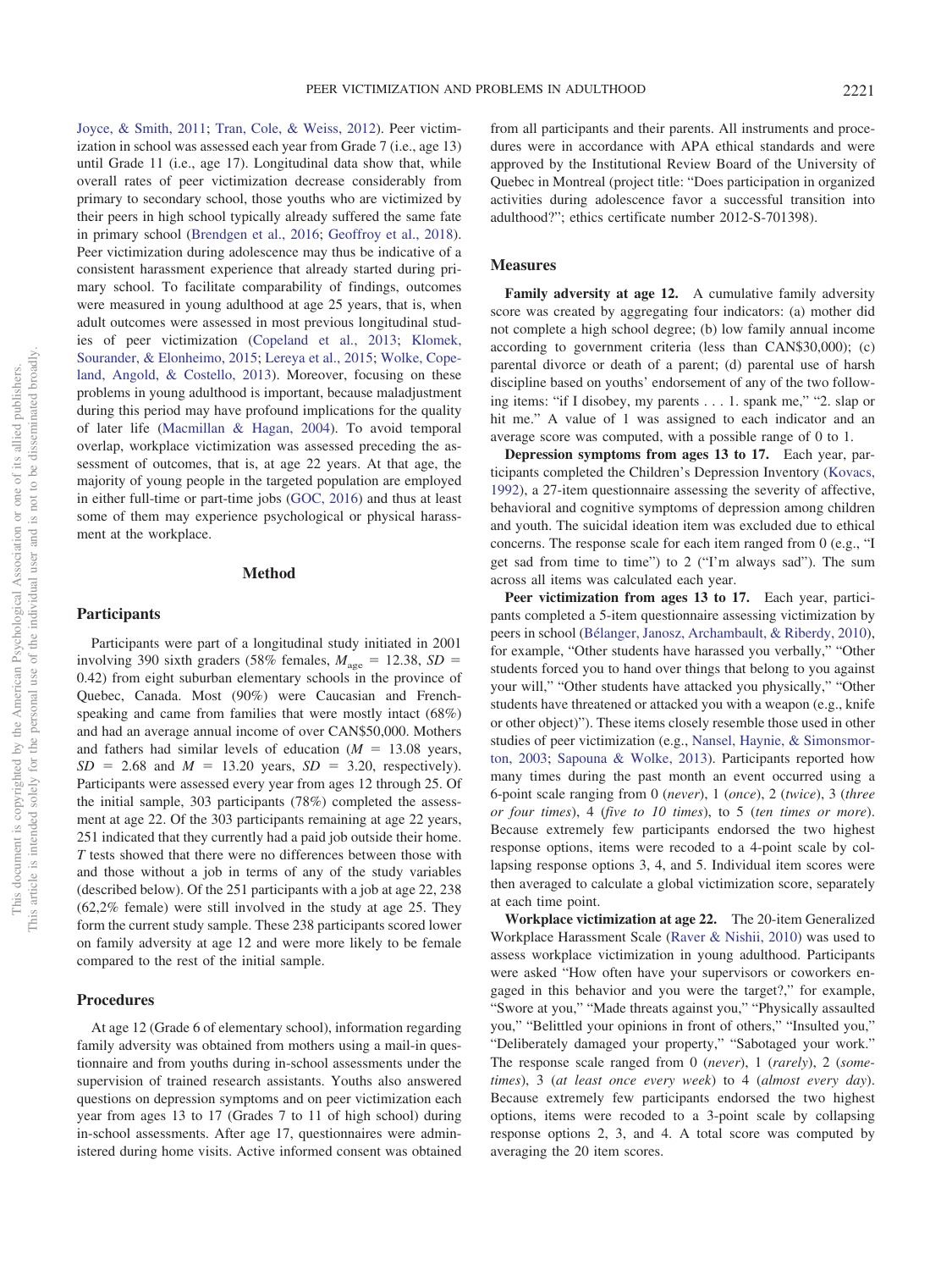**Mental and physical health at age 25.** Four indicators were used to assess mental and physical health in young adulthood. Three of these indicators were subscales from the SCL-90 –R [\(Derogatis & Cleary, 1977\)](#page-9-22). Specifically, *Interpersonal sensitivity* was measured with 9 items (e.g., "Feeling inferior to others"). This dimension focuses on feelings of personal inadequacy as well as discomfort and negative expectations during interpersonal interactions. *Paranoid ideation* was assessed with 6 items (e.g., "Feeling that most people can't be trusted"). This dimension represents projective thought, hostility and suspiciousness. *Depression symptoms* were measured with 13 items (e.g., "Feeling everything is an effort"). This dimension reflects clinical symptoms such as dysphoric mood, withdrawal, lack of energy, hopelessness, and suicide ideation. Participants indicated how much discomfort each problem caused them during the past week on a scale ranging from 0 (*not at all*) to 4 (*extremely*). A score was computed for each subscale by averaging the corresponding items. For the fourth indicator, participants completed the *Inventory of Physical Symptoms*, which assesses a host of psychosomatic symptoms [\(Cohen &](#page-9-23) [Hoberman, 1983\)](#page-9-23). The 33 items, rated on a 5-point scale from 0 (*not at all*) to 4 (*extremely*), indicate how much a specific problem bothered the individual during the past two weeks (e.g., "Back pain," "Sleep problems," "Cold or cough," "Nausea and/or vomiting"). Responses were averaged to create an overall score of physical health complaints.

## **Preliminary Analyses**

Descriptive statistics and bivariate associations between the study variables are presented in [Tables 1](#page-3-0) and [2,](#page-4-0) respectively. In line with findings from other studies (e.g., [Copeland et al., 2013;](#page-9-3) [Dempsey, Sulkowski, Nichols, & Storch, 2009;](#page-9-24) [Khubchandani &](#page-9-25) [Price, 2015;](#page-9-25) [Raver & Nishii, 2010\)](#page-10-21), rates of both peer victimization in school and workplace victimization were positively skewed and average levels of peer victimization declined over the course of adolescence. Nevertheless, at any given assessment time between ages 13 and 17 years, between 2% and 8% of participants experienced more than two incidents of peer victimization in the

# <span id="page-3-0"></span>Table 1

| Descriptive Statistics for the Study Variables |  |  |  |  |
|------------------------------------------------|--|--|--|--|
|------------------------------------------------|--|--|--|--|

past month and 10% experienced more than two incidences of workplace victimization at age 22 years. These frequencies are similar to those reported in previous research, where a threshold of at least two incidents of peer victimization in the past month is often considered to indicate "frequent" exposure to bullying (e.g., [Bradshaw, Sawyer, & O'Brennan, 2007;](#page-8-5) [Copeland et al., 2013\)](#page-9-3). Square root transformations were applied to reduce skewness and kurtosis prior to analyses.

Inspection of the bivariate correlation matrix (see [Table 2\)](#page-4-0) revealed that, compared to boys, girls reported more depression symptoms during adolescence and showed more negative symptoms on all four health indicators at age 25. In contrast, girls were less victimized by peers during adolescence than boys and no sex difference was found in regard to victimization at the workplace. Depression symptoms and peer victimization were positively correlated with each other at most time points between ages 13 and 17. Results also showed high temporal stability of depression symptoms. In contrast, stability of peer victimization experiences between ages 13 and 17 was low to moderate. The lower stability coefficients compared to those found in other samples (e.g., [Biggs](#page-8-6) [et al., 2010;](#page-8-6) [Brendgen et al., 2016;](#page-8-1) [Rueger, Malecki, & Demaray,](#page-10-22) [2011\)](#page-10-22) may be due to the fact that participants of the present study related rather serious victimization experiences during the past month, whereas other studies typically assessed less violent incidences, used longer reference periods or reported no particular temporal reference. Moreover, there were high intercorrelations between the four health indicators at age 25. There were several significant, albeit inconsistent associations of peer victimization at any given time point from ages 13 through 17 with work victimization at age 22 and with the four health indicators at age 25. Work victimization at age 22 was consistently associated with health indicators at age 25.

## **Main Analysis**

To test the main hypotheses, latent path analyses were performed with Mplus Version 8 [\(Muthén & Muthén, 1998 –2017\)](#page-10-23). In these analyses, the four assessments of depression symptoms from

| Variables                  | Min. | Max.  | Mean | Std. Dev. | Alpha | Skewness | Kurtosis |
|----------------------------|------|-------|------|-----------|-------|----------|----------|
| <b>Sex</b>                 | .00  | 1.00  | .61  | .49       |       |          |          |
| Family adversity           | .00  | 1.00  | .19  | .23       |       | .36      | $-1.46$  |
| Victimization age 13       | .00  | 2.00  | .16  | .29       | .70   | 1.07     | $-.12$   |
| Victimization age 14       | .00  | 1.00  | .12  | .20       | .64   | 1.01     | $-.55$   |
| Victimization age 15       | .00  | 1.50  | .10  | .21       | .72   | 1.58     | 1.17     |
| Victimization age 16       | .00  | 1.75  | .09  | .24       | .86   | 2.14     | 4.05     |
| Victimization age 17       | .00  | 1.75  | .04  | .15       | .78   | 3.42     | 13.33    |
| Depression age 13          | .00  | 29.00 | 8.44 | 5.68      | .82   | $-.17$   | .10      |
| Depression age 14          | .00  | 30.00 | 8.92 | 6.26      | .86   | $-.06$   | $-.03$   |
| Depression age 15          | .00  | 42.00 | 8.73 | 6.49      | .85   | .30      | .38      |
| Depression age 16          | .00  | 39.00 | 8.87 | 6.22      | .84   | .34      | .39      |
| Depression age 17          | .00  | 36.00 | 9.21 | 6.18      | .83   | .20      | .44      |
| Work victimization         | .00  | 1.25  | .19  | .25       | .95   | .50      | $-.71$   |
| Paranoid ideation          | .00  | 1.67  | .25  | .38       | .68   | .71      | $-.81$   |
| Depression                 | .00  | 2.46  | .36  | .46       | .87   | .51      | $-.23$   |
| Interpersonal sensitivity  | .00  | 2.89  | .29  | .39       | .78   | .53      | $-.49$   |
| Physical health complaints | .00  | 2.64  | .56  | .48       | .91   | .21      | .03      |

*Note*. Sex is coded as 0 (Male) and 1(Female). Family adversity represents a cumulative index of risk factors and alpha does not apply.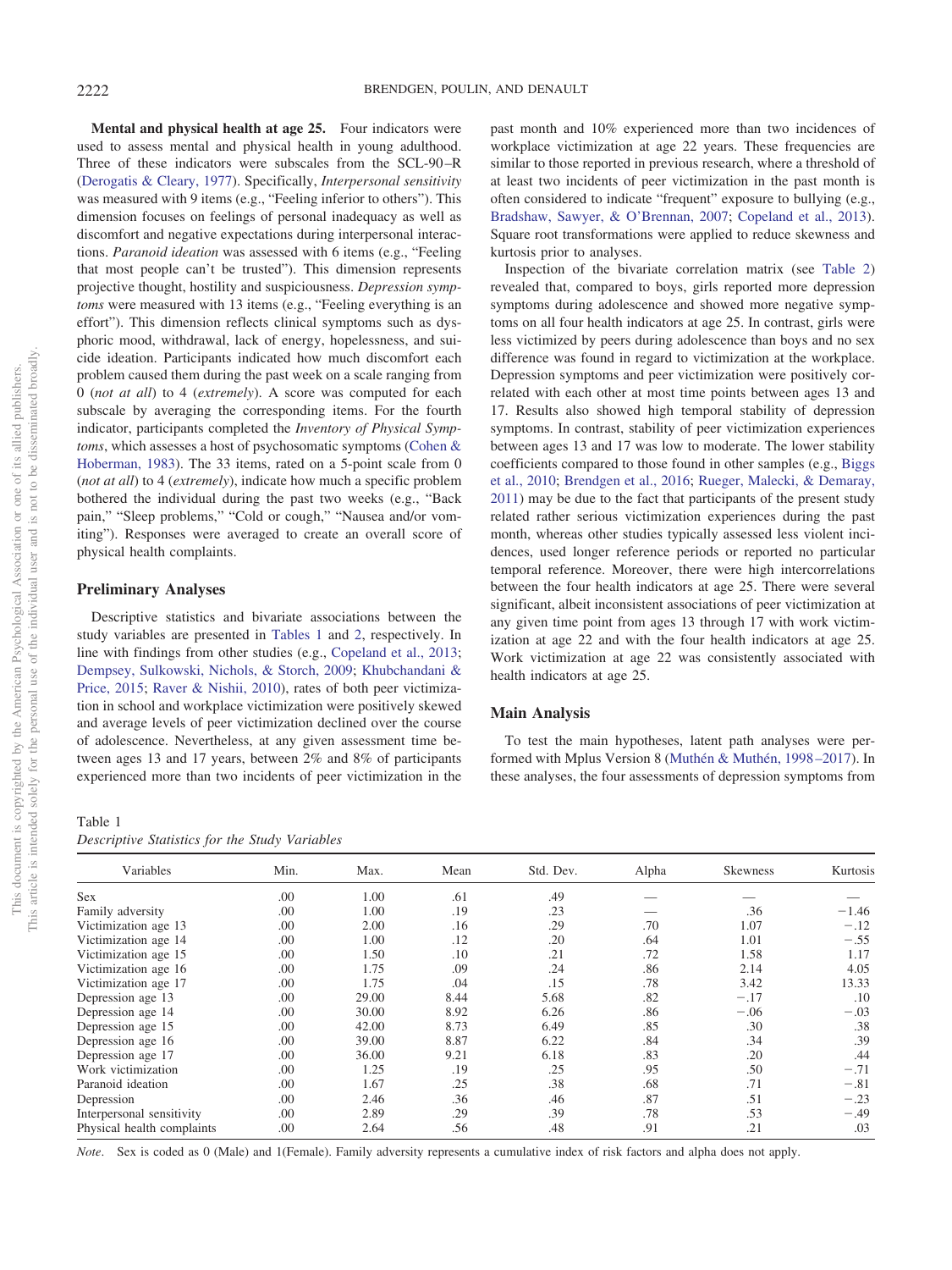<span id="page-4-0"></span>Table 2 *Bivariate Correlations Between the Study Variables*

| Variable                    |           | 2         | 3         | $\overline{4}$  | 5        | 6         |                 | 8        | 9        | 10       | 11       | 12       | 13       | 14       | 15       | 16      |
|-----------------------------|-----------|-----------|-----------|-----------------|----------|-----------|-----------------|----------|----------|----------|----------|----------|----------|----------|----------|---------|
| 1. Sex (being female)       |           |           |           |                 |          |           |                 |          |          |          |          |          |          |          |          |         |
| 2. Family adversity         | $-.09$    |           |           |                 |          |           |                 |          |          |          |          |          |          |          |          |         |
| 3. Victimization age 13     | $-.04$    | .02       |           |                 |          |           |                 |          |          |          |          |          |          |          |          |         |
| 4. Victimization age 14     | $-.15*$   | .10       | $.13^{+}$ |                 |          |           |                 |          |          |          |          |          |          |          |          |         |
| 5. Victimization age 15     | $-.02$    | $-.05$    | $.17*$    | $.25***$        |          |           |                 |          |          |          |          |          |          |          |          |         |
| 6. Victimization age 16     | $-.21***$ | .10       | $.20**$   | $.23***$        | $.36***$ |           |                 |          |          |          |          |          |          |          |          |         |
| 7. Victimization age 17     | $-.10$    | $.13^{+}$ | .07       | $.21***$        | .11      | $.24***$  |                 |          |          |          |          |          |          |          |          |         |
| 8. Depression age 13        | $.16*$    | $.15*$    | $.14*$    | .01             | .06      | .05       | .02             |          |          |          |          |          |          |          |          |         |
| 9. Depression age 14        | $.20**$   | .09       | .10       | $.12^{\dagger}$ | .11      | .12       | $-.09$          | $.64***$ |          |          |          |          |          |          |          |         |
| 10. Depression age 15       | .11       | .02       | $.16*$    | $.15*$          | $.24***$ | $.12^{+}$ | .01             | $.53***$ | $.69**$  |          |          |          |          |          |          |         |
| 11. Depression age 16       | .08       | .11       | $.20**$   | $.23***$        | $.14*$   | $.14*$    | .05             | $.52***$ | $.62**$  | $.66***$ |          |          |          |          |          |         |
| 12. Depression age 17       | $.14*$    | .03       | $.13^{+}$ | $.18*$          | $.24***$ | $.15*$    | .10             | $.44***$ | $.59***$ | $.65***$ | $.63***$ |          |          |          |          |         |
| 13. Work victim. age 25     | .00       | .08       | .03       | $.15*$          | $.22***$ | .10       | $.13^{\dagger}$ | $.15*$   | $.19***$ | $.21***$ | $.29***$ | $.23***$ |          |          |          |         |
| 14. Paranoid idea. age 25   | .06       | .03       | $.14*$    | $.13^{\dagger}$ | $.15*$   | .10       | .07             | $.22***$ | $.25***$ | $.42**$  | $.26***$ | $.33***$ | $.34***$ |          |          |         |
| 15. Depression age 25       | $.27***$  | .04       | .08       | .07             | $.14*$   | $-.02$    | .01             | $.23***$ | $.27***$ | $.36***$ | $.25***$ | $.37***$ | $.27***$ | $.60**$  |          |         |
| 16. Interpers. sens. age 25 | $.25***$  | $-.03$    | .08       | $.17*$          | .09      | .04       | .09             | $.21***$ | $.26***$ | $.34***$ | $.31***$ | $.35***$ | $.25***$ | $.58***$ | $.76***$ |         |
| 17. Ph. health comp. age 25 | $.35***$  | $-.10$    | .09       | .06             | $.15*$   | .01       | .01             | $.21***$ | $.30**$  | $.30**$  | $.19***$ | $.31***$ | $.19***$ | $.37***$ | $.63***$ | $.50**$ |

 $\frac{p}{p}$  < .10.  $\frac{p}{p}$  < .05.  $\frac{p}{p}$  < .01.

age 13 through age 17 were used as indicators of a latent factor "Depression symptoms." Similarly, the four assessments of peer victimization from age 13 through age 17 were used as indicators of a latent factor "Peer victimization." Importantly, the presence of relatively low intercorrelations between its specific temporal indicators does not preclude the reliable estimation of overall peer victimization through a latent construct that captures the commonality that does exist between the indicators, as long as overall model fit is good and factor loadings are significant (for a similar approach, see [Boivin et al., 2013;](#page-8-7) [Little, 2013,](#page-9-26) p. 339). Indeed, as noted by [Boivin and colleagues \(2013\),](#page-8-7) the lower intercorrelations may create a latent peer victimization factor that particularly defines the more extreme cases (i.e., participants experiencing sustained peer victimization over the four assessed time points in the present study) versus those who were rarely or never victimized by their peers. The workplace victimization scale assessed at age 22 served as single indicator of a factor with the same name. Interpersonal sensitivity, paranoid ideation, depression symptoms and physical health complaints at age 25 served as indicators of a latent "Health problems" factor. Because latent factors represent what is common among their respective indicators [\(Bollen &](#page-8-8) [Hoyle, 2012\)](#page-8-8), this analytical approach allowed us to examine associations between consistently elevated levels of peer victimization during high school and later multisymptom health problems during young adulthood, while controlling for consistently elevated levels of depression symptoms during adolescence.

To set the scale for latent factors comprised of several indicators, one of the factor loadings was fixed to 1 and the associated latent variance was freely estimated. For latent factors comprised of single indicators, the single factor loadings were fixed to 1 and the associated latent variance was freely estimated. In addition to the factor loadings related to the measurement part of the model, the following associations among latent factors were estimated: (a) the correlation between "Peer victimization" and "Depression symptoms," (b) predictive paths from "Peer victimization" to "Workplace victimization" and to "Health problems," (c) predictive paths from "Depression symptoms" to "Workplace victimization" and to "Health problems," (d) the predictive path from "Workplace victimization" to "Health problems," and (e) the latent indirect effect from "Peer victimization" to "Health problems" via "Workplace victimization." The tested model is depicted in [Fig](#page-5-0)[ure 1.](#page-5-0) Of note, because family adversity was not significantly related to any of the victimization or outcome variables, it was not included as a control variable in the main analyses to maximize model parsimony. A separate model also included an interaction between the two latent factors "Peer victimization" and "Workplace victimization" to test whether workplace victimization moderates the predictive effect of peer victimization on mental and physical health at age 25. In additional analyses, we also examined potential sex moderation of the aforementioned associations. Because no sex moderation was found, these results are not presented for parsimony.

These latent path analyses were conducted using Robust Full Information Maximum Likelihood (FIML-R) estimation to account for occasional missing data (5% of data points) and the moderate non-normality of the data. All model parameters were estimated based on 5000 bootstrap resamples with replacement and bias-corrected 95% confidence intervals (95% CI; [Preacher &](#page-10-24) [Hayes, 2004\)](#page-10-24). Model fit was evaluated based on the Comparative Fit Index (CFI;  $\geq$  .95 indicates good fit; between .95 and .90 indicates acceptable fit; [Hu & Bentler, 1999\)](#page-9-27) and the Root Mean Squared Error of Approximation (RMSEA;  $\leq 0.05$  indicates close approximate fit; between .05 and .08 indicates reasonable fit; [Browne & Cudeck, 1993\)](#page-9-28). Of note, guided by the relative fit indices and Lagrange multipliers from the initial model, we added two residual covariances between manifest variables to further improve model fit: one covariance between depression symptoms at ages 16 and 17 and another between depression symptoms and physical health complaints at age 25. After addition of these parameters, the model showed good fit to the data (see Results below).

Because all key variables were based on participants' selfreports, we followed the recommendations by [Williams and An](#page-10-25)[derson \(1994\)](#page-10-25) and Brannick and colleagues [\(Brannick, Chan,](#page-8-9)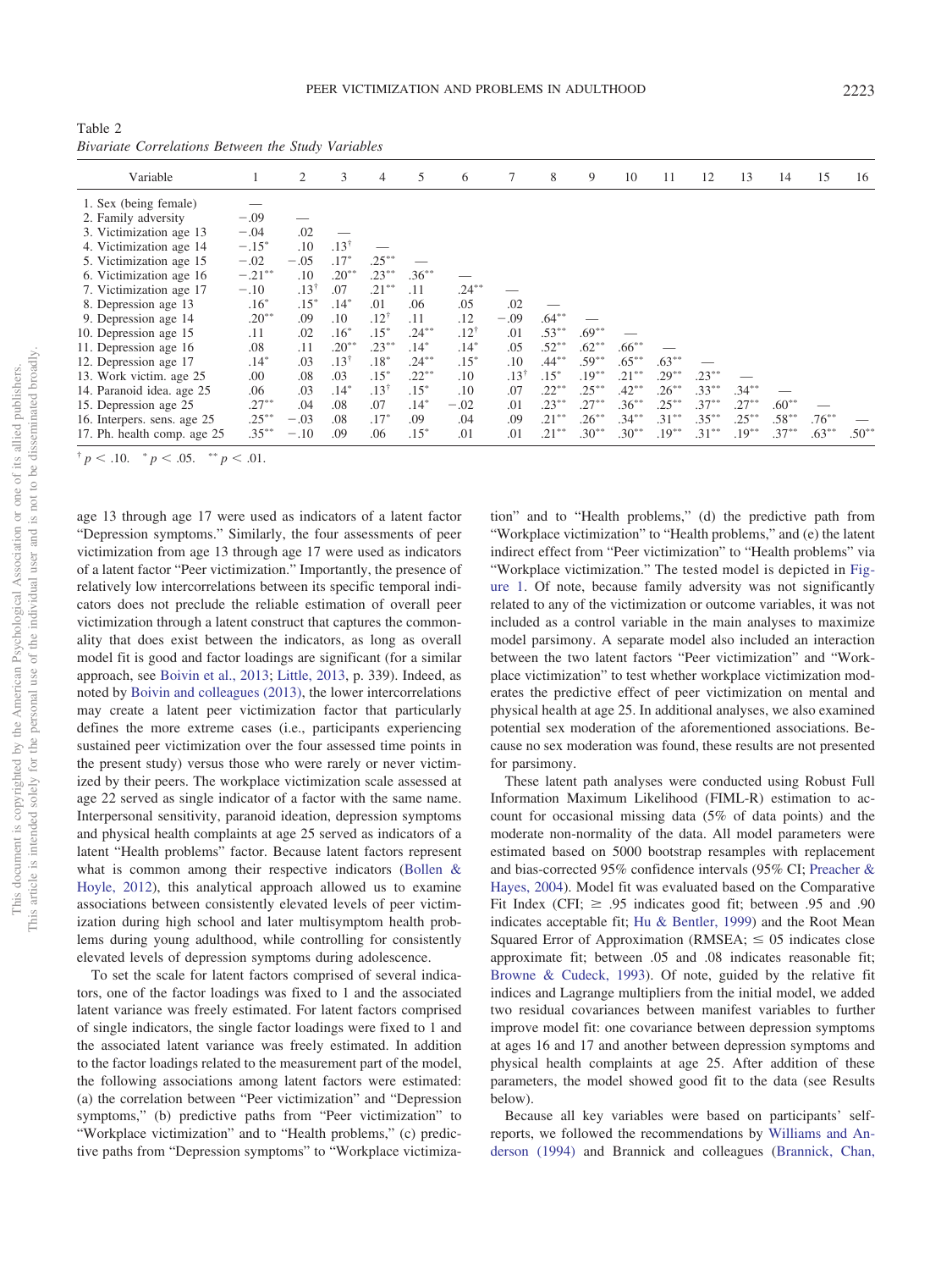

<span id="page-5-0"></span>*Figure 1.* Illustration of the estimated model. Factor loadings of single-indicator factors are fixed to 1. Predictive effects of sex on all latent factors are estimated.

[Conway, Lance, & Spector, 2010\)](#page-8-9) to test whether at least part of the associations between all the study variables could be substantively explained by a common underlying factor representing mono-method bias. To this end, additional analyses were performed in which the previously described latent path model was extended to include an additional latent "mono-method reporting bias" factor on which all indicator variables were allowed to load. These factor loadings were fixed to be equal, as mono-method reporting bias should be a constant affecting all variables in the same way. Results showed good model fit (Yuan-Bentler scaled  $\chi^2(93) = 119.77$ , *p* = .03, Scaling Correction Factor = 1.09,  $CFI = .97$ , RMSEA = .03). However, inspection of the factor loadings on the latent mono-method bias factor showed that coefficients were extremely small and not significant (coefficient estimate  $= .04$ , bootstrapped CIs  $[-.02, .10]$ , *mean* standardized coefficient  $= 0.10$ ). Moreover, a chi-square difference test between a model with and without the latent "mono-method reporting bias" factor showed no significant difference in model fit  $(\Delta \chi^2(1) = 0.15$ , Scaling Correction Factor = 1.83, *p* = .70). We therefore present the results of the more parsimonious model.

## **Results**

Results from the main latent path analysis are presented in [Table](#page-6-0) [3.](#page-6-0) Standardized and unstandardized parameter estimates as well as their respective bootstrapped 95% CIs are provided. Model fit was good, with Yuan-Bentler scaled  $\chi^2(94) = 119.17$ ,  $p = .04$ , Scaling Correction Factor =  $1.10$ , CFI = .98, RMSEA = .03 (95% CIs [.01, .05]). The measurement portion of the latent path analysis showed significant factor loadings of all indicators on their respective latent factors. Inspection of the latent path structure showed

that being female was associated with more depression symptoms at ages  $13-17$  (Standardized Coefficient (SC) = .17), but with lower levels of peer victimization at ages  $13-17$  (SC = -.21). There was also a positive association between depression symptoms at ages  $13-17$  and peer victimization at ages  $13-17$  (SC = .43). In turn, peer victimization at ages 13–17 predicted workplace victimization at age 22 ( $SC = .31$ ), whereas sex and depression symptoms at ages 13–17 were not associated with workplace victimization at age 22. However, being female and higher depression symptoms at ages 13–17 were significantly associated with global health problems at age  $25$  (SC = .28 and SC = .27, respectively). There was also a significant total effect from peer victimization at ages 13–17 on global health problems at age 25  $SC_{\text{total}} = .28$ ). However, workplace victimization at age 22 also significantly predicted global health problems at age  $25$  (SC = .17). Moreover, the bootstrapped indirect effect from peer victimization at ages 13–17 on global health problems at age 25 via workplace victimization at age 22, albeit small, was significant  $SC<sub>indirect</sub> = .05$ . Although there was still a sizable remaining direct effect of peer victimization at ages 13–17 on global health problems at age 25 ( $SC<sub>direct</sub> = .22$ ), this effect did not reach significance. Tested in an additional model, the interaction between the two latent factors "Peer victimization" and "Workplace victimization" in the prediction of global health problems at age 25 was also not significant.

In supplementary analyses, we examined whether the observed indirect effect from "Peer victimization" to "Health problems" via "Workplace victimization" would also be found for each of the health indicators separately. To this end, the latent path model was rerun with each of the four health indicators at age 25 loading on their own, separate outcome factors instead of a single overarching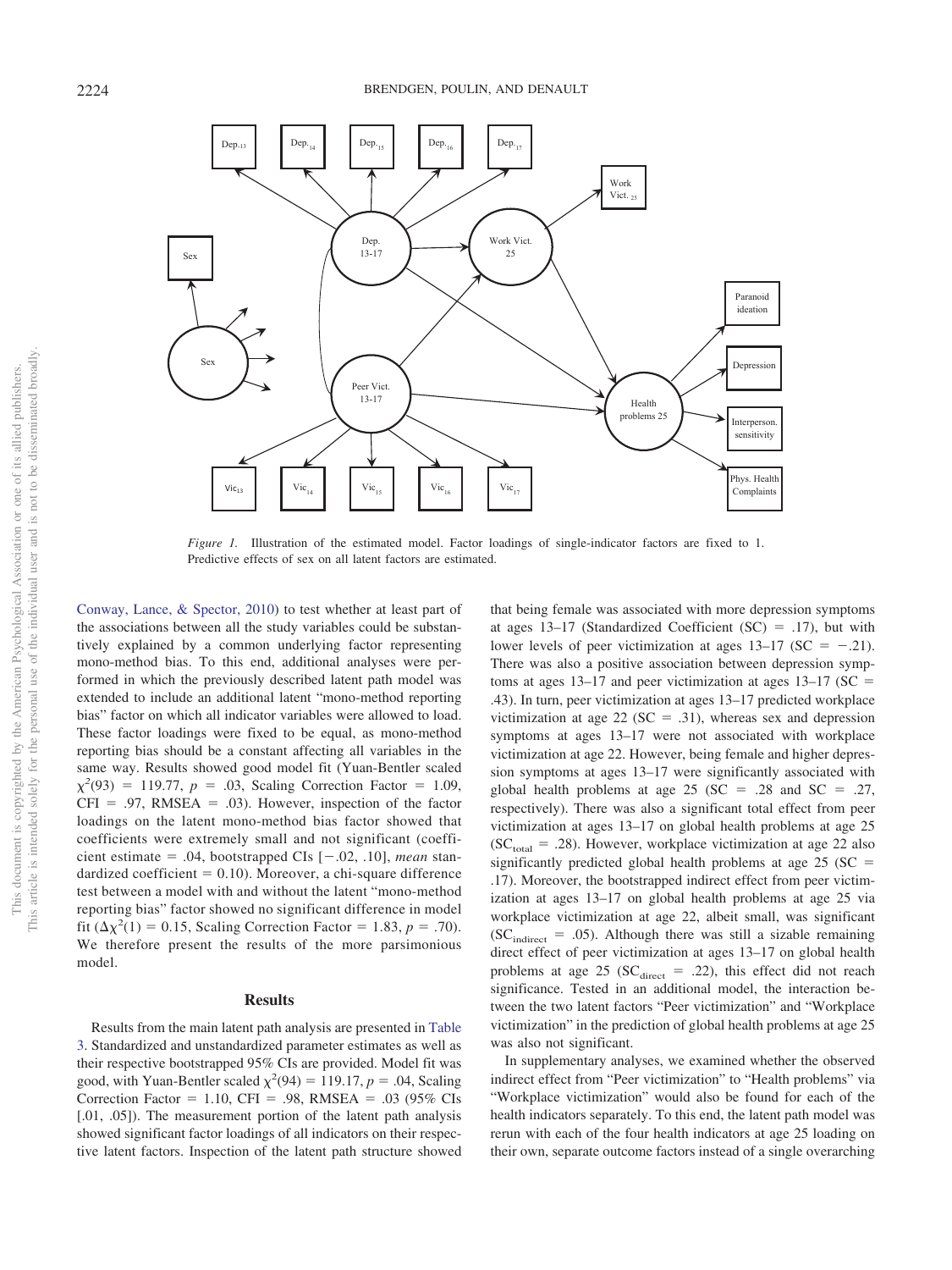<span id="page-6-0"></span>Table 3 *Latent Path Analysis Results*

| Coefficient                         | Estimate | Lower CI | Upper CI                 | Std. estimate |  |
|-------------------------------------|----------|----------|--------------------------|---------------|--|
| Factor loadings                     |          |          |                          |               |  |
| Victimization age 13-17             |          |          |                          |               |  |
| Victimization age 13                | 1.00     |          |                          | .30           |  |
| Victimization age 14                | 1.37     | .53      | 3.49                     | .47           |  |
| Victimization age 15                | 1.31     | .56      | 3.32                     | .49           |  |
| Victimization age 16                | 1.41     | .74      | 3.32                     | .54           |  |
| Victimization age 17                | .52      | .09      | 1.77                     | .29           |  |
| Depression age 13-17                |          |          |                          |               |  |
| Depression age 13                   | 1.00     |          |                          | .61           |  |
| Depression age 14                   | 1.31     | 1.09     | 1.60                     | .77           |  |
| Depression age 15                   | 1.43     | 1.16     | 1.79                     | .84           |  |
| Depression age 16                   | 1.29     | 1.06     | 1.61                     | .80           |  |
| Depression age 17                   | 1.26     | .98      | 1.64                     | .78           |  |
| Work victimization age 22           | 1.00     |          | $\overline{\phantom{0}}$ | 1.00          |  |
| Health problems age 25              |          |          |                          |               |  |
| Paranoid ideation                   | 1.00     |          |                          | .68           |  |
| Depression                          | 1.27     | 1.08     | 1.54                     | .88           |  |
| Interpersonal sensitivity           | 1.20     | 1.02     | 1.44                     | .86           |  |
| Phys. health complaints             | 4.24     | 3.23     | 5.61                     | .60           |  |
| Covariances                         |          |          |                          |               |  |
| Victimization age 13-17 With        |          |          |                          |               |  |
| Depression age 13-17                | .03      | .01      | .06                      | .43           |  |
| Regressions                         |          |          |                          |               |  |
| Health problems age 25 On           |          |          |                          |               |  |
| <b>Sex</b>                          | .15      | .08      | .24                      | .28           |  |
| Depression age 13-17                | .11      | .03      | .21                      | .27           |  |
| Victimization age 13-17             | .59      | $-.19$   | 1.82                     | .22           |  |
| Work victimization                  | .04      | .01      | .09                      | .17           |  |
| Work victimization On               |          |          |                          |               |  |
| <b>Sex</b>                          | .09      | $-.22$   | .43                      | .04           |  |
| Depression age 13-17                | .22      | $-.19$   | .54                      | .14           |  |
| Victimization age 13-17             | 3.13     | .32      | 11.31                    | .31           |  |
| Mediation                           |          |          |                          |               |  |
| Indirect effect                     | .14      | .01      | .69                      | .05           |  |
| Total effect                        | .73      | .06      | 2.05                     | .28           |  |
| Interaction                         |          |          |                          |               |  |
| Health problems age 25 On           |          |          |                          |               |  |
| Vict. age $13-17 \times$ Work vict. | $-.30$   | $-1.12$  | .37                      |               |  |

*Note*. Bias-corrected bootstrapped 95% Confidence Intervals (CI) based on 5000 resamples with replacement are presented. The Total effect refers to the initial direct effect of Peer victimization at ages 13–17 on Health problems at age 25. The Indirect effect is the mediated effect of Peer victimization at ages 13–17—via Work victimization at age 22— on Health problems at age 25. No standardized estimate is provided by MPlus for interaction terms involving latent variables.

"Health problems" factor, with each of these factor loadings fixed to one for model identification. The latent outcome factors were allowed to covary. The model showed good fit to the data  $(\chi^2(81) = 84.71, p = .37,$  Scaling Correction Factor = 1.11,  $CFI = .99$ , RMSEA = .01). Inspection of the latent path parameters revealed a significant total effect of peer victimization at ages 13–17 on depression symptoms at age 25 ( $SC_{total} = .22$ ; Coefficient Estimate  $= .82$ ; bootstrapped CI  $[.01, 2.27]$ ), which was significantly mediated by workplace victimization at age 22  $SC<sub>indirect</sub> = .05$ ; Coefficient Estimate = .17; bootstrapped CI [.01, .85]). The remaining direct effect of peer victimization at ages 13–17 on depression symptoms at age 25 was not significant  $SC<sub>direct</sub> = .16$ ; Coefficient Estimate = .65; bootstrapped CI  $[-.30, 2.02]$ ). There was also a significant total effect of peer victimization at ages 13–17 on paranoid ideation at age 25  $SC<sub>total</sub> = .30$ ; Coefficient Estimate = 1.11; bootstrapped CI [.15, 3.24]), which was significantly mediated by workplace victimiza-

tion at age 22 ( $SC_{indirect} = .07$ ; Coefficient Estimate = .25; bootstrapped CI [.03, 1.14]). The remaining direct effect of peer victimization at ages 13–17 on paranoid ideation at age 25 was not significant ( $SC<sub>direct</sub> = .23$ ; Coefficient Estimate = .86; bootstrapped CI  $[-.18, 2.95]$ ). Specific total or indirect effects of peer victimization on interpersonal sensitivity and on physical health complaints at age 25 were also not significant.

#### **Discussion**

This study investigated whether the association between peer victimization during adolescence and later mental and physical health in young adulthood is mediated or moderated (or both) by revictimization at the workplace. In line with previous studies [\(Copeland et al., 2013;](#page-9-3) [Klomek et al., 2015;](#page-9-18) [Lereya et](#page-9-2) [al., 2015;](#page-9-2) [Wolke et al., 2013\)](#page-10-18), results showed that being the target of severe acts of peer victimization throughout the high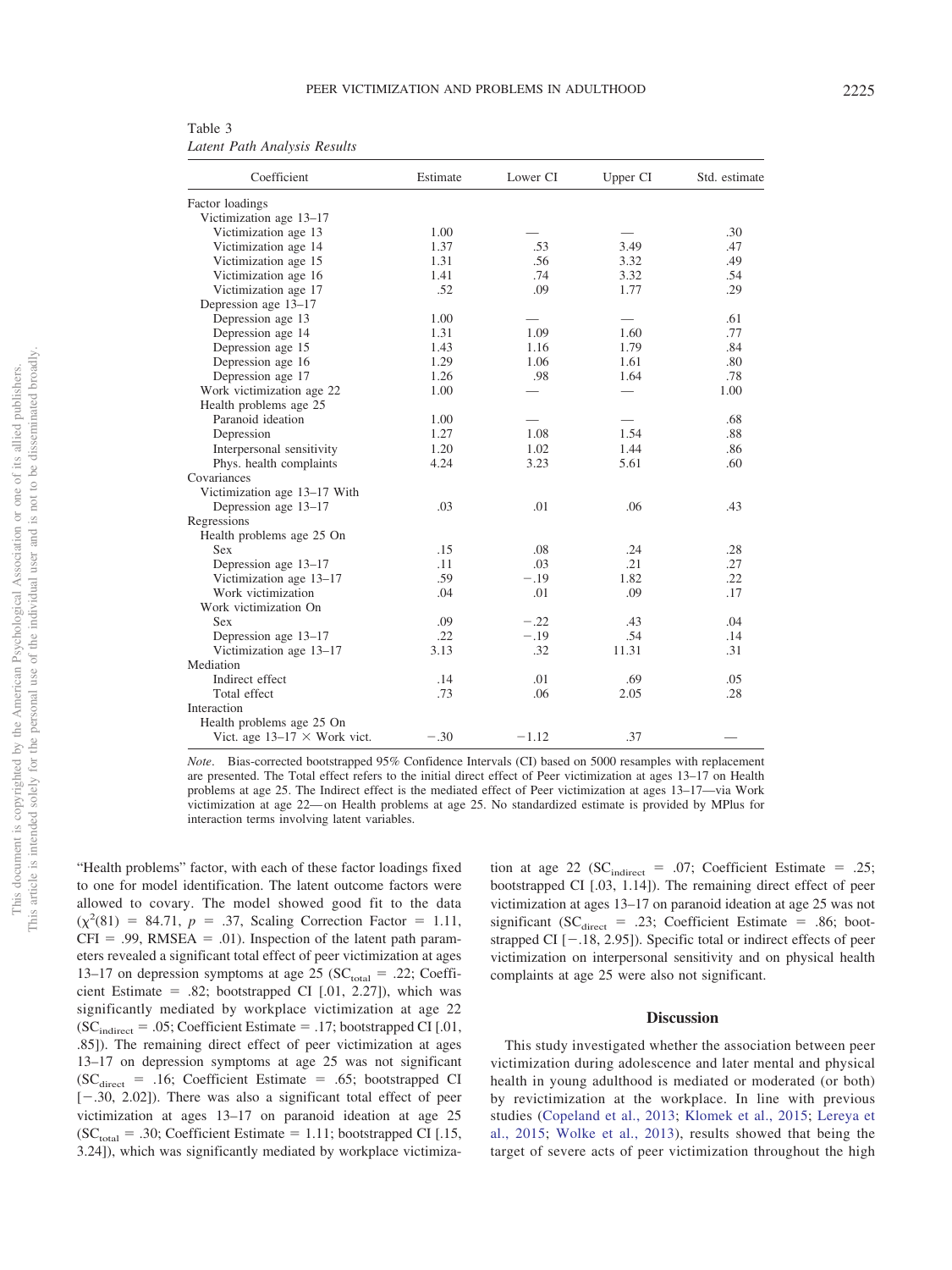school years is associated with lower overall health in young adulthood, even when controlling for participants' level of depression symptoms during adolescence. Specifically, whereas peer victimization during the past month assessed at any given time point was only weakly and inconsistently associated with specific indicators of later mental and physical health, associations were considerably stronger between the latent factors. Because latent factors reflect consistency of problems over time (in the case of peer victimization) or across symptoms (in the case of mental and physical health symptoms), this finding suggests that repeated bullying in school may indeed have repercussions for the victims' overall mental and physical health even in adulthood. As hypothesized, a small but significant part of this association was explained (i.e., mediated) by revictimization at the workplace. In contrast, no support was found for a moderating effect of workplace victimization on the association between peer victimization during adolescence and later mental and physical well-being in young adulthood.

The continuation of victimization across time and different contexts may at least in part be due to victims' altered cognitions and behaviors as a result of their traumatic experiences. Thus, acquired characterological self-blame and other depression-related thoughts and behaviors have been found to mediate the continuation of peer victimization among early adolescents [\(Schacter et al., 2015\)](#page-10-11). Similarly, depression symptoms were found to partly mediate the association between peer victimization in school and workplace victimization in young adulthood [\(Brendgen & Poulin, 2018\)](#page-9-13). In the present study, individuals with higher depression symptoms during adolescence were not only more often the target of chronic peer bullying, but later victimization at the workplace predicted lower overall mental and physical health in young adulthood. Supplementary analyses showed that these predictive associations seemed to be mainly driven by effects on increased depressive symptoms at age 25. Victims of peer bullying in school and of workplace harassment in young adulthood also reported hostile attributions to others, as indicated by specific effects on greater levels of paranoid ideation at age 25. Together, these results further support the notion of a possible cyclical process, whereby elevated depressive symptoms and associated negative cognitions that result from peer victimization increase the risk of experiencing revictimization later on, which in turn may lead to further increases of depression symptoms [\(Gollwitzer et al., 2015;](#page-9-9) [Hammen, 2005;](#page-9-29) [Holt et al.,](#page-9-8) [2007\)](#page-9-8). Peer victimization during the school years was also related—partially via revictimization at the workplace—to interpersonal sensitivity and physical health complaints as part of global health problems in young adulthood, but not when these indicators were examined separately in supplementary analyses. These findings may be explained by the fact that especially negative self-related cognitions (as indexed by our interpersonal sensitivity items) are closely related to depression and may indeed be considered an integral part of depressive symptomatology [\(Beck, 2008\)](#page-8-3). The results are also in line with findings that physical health impairments may themselves be triggered by co-occurring depression symptoms [\(Prince et al.,](#page-10-26) [2007\)](#page-10-26), a notion that is also supported by the strong correlation between depression symptoms and physical health complaints observed in the present study.

Nevertheless, revictimization at the workplace only explained a small proportion of the overall effect of peer victimization during adolescence on later global health problems in young adulthood. Indeed, although it failed to reach statistical significance, there was still a considerable remaining direct effect of peer victimization on global health problems at age 25. In addition to revictimization at the workplace, other possible mediating factors thus need to be considered to fully understand potential long-term effects of peer victimization during the school years on mental and physical well-being in young adulthood. For instance, around 7% of college students report being bullied at least sometimes by others and 72% of those being bullied in college indicate that they were also bullied in elementary and secondary school [\(Chapellet al., 2006\)](#page-9-30). Similarly, around 12% of young adults report being psychologically or physically victimized by their romantic partners [\(Cui,](#page-9-31) [Ueno, Gordon, & Fincham, 2013\)](#page-9-31). Revictimization in other contexts such as college campuses or in romantic relationships should thus be examined as another potential mediator in the link between peer victimization in school and well-being in young adulthood. However, even for those who do not experience revictimization during adulthood, peer victimization during the school years may also impact mental and physical well-being in adulthood by altering underlying cognitive and neurobiological pathways [\(McDou](#page-10-27)[gall & Vaillancourt, 2015;](#page-10-27) [Strøm et al., 2018;](#page-10-7) [Vaillancourt, Hymel,](#page-10-28) [& McDougall, 2013\)](#page-10-28). Future studies examining these different mediating mechanisms simultaneously may offer a more complete picture of how peer bullying may affect victims' functioning in young adulthood. Given that the total effects of peer victimization on adult outcomes were small, it will also be important to examine potential moderating factors that may exacerbate— or mitigate the association between peer victimization and later mental and physical health. Thus, while no evidence was found for a moderating (i.e., exacerbating) effect of victimization at the workplace, the situation may well be different when revictimization occurs across multiple contexts in adulthood (e.g., in romantic relationships or college campuses). By the same token, positive experiences at work, in college, or in romantic relationships may help offset potential long-term effects of peer victimization. Further research is clearly needed to fully understand whether, why and for whom peer victimization may have lasting effects beyond the school years.

## **Strengths, Limitations, and Conclusions**

This study is the first to show that— by increasing the risk of revictimization at the workplace later on—peer victimization during the school years is associated with poorer overall health in adulthood, particularly with increased depression symptoms. A main strength of this study is its longitudinal design from age 12 through age 25 years. Another strength rests on the repeated assessment of the predictor variables during adolescence. This allowed us not only to capture peer victimization experiences throughout secondary school but also to control for preexisting depression symptoms throughout that period.

Our study also has several limitations. First, the reliance on self-reports could have inflated associations between the variables. However, preliminary analyses showed no evidence that the observed associations were explained by a systematic reporting bias. It should also be noted that self-reported data are typically used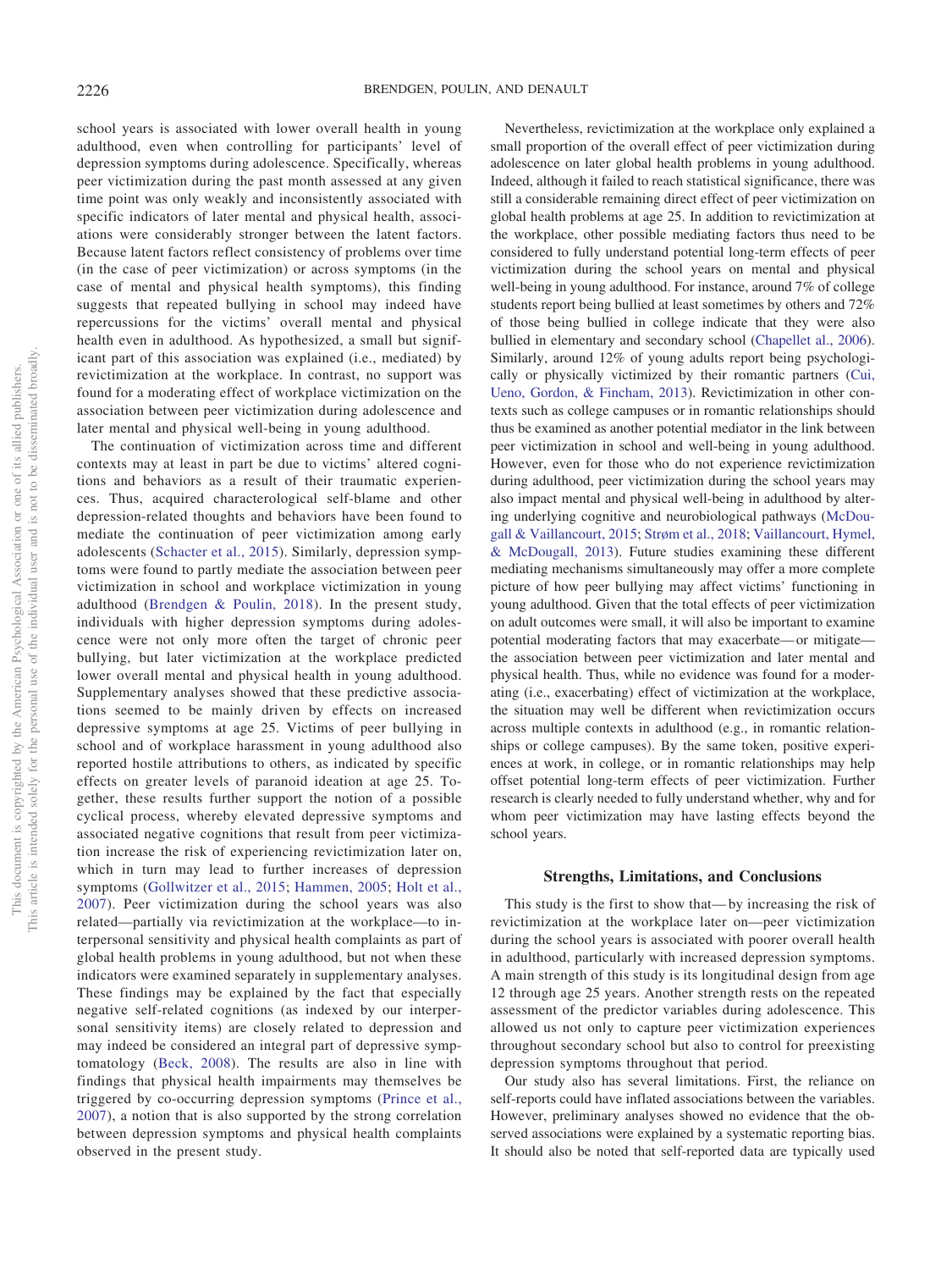when assessing internalizing cognitions and emotions, which may not readily be observed by others. Similarly, the reliance on questionnaire-based self-reports is common practice in studies on generalized physical health problems [\(Gini & Pozzoli, 2009\)](#page-9-1), given that self-reported physical health status discriminates well between chronically ill, acutely ill, and healthy individuals [\(Sapin,](#page-10-29) [Simeoni, El Khammar, Antoniotti, & Auquier, 2005;](#page-10-29) [Varni, Seid,](#page-10-30) [& Kurtin, 2001\)](#page-10-30). Self-report measures are also very common in research on peer victimization and are considered valid and reliable, showing moderate to high concordance with peer reports with increasing age [\(Bouman et al., 2012;](#page-8-10) [Ladd & Kochenderfer-Ladd,](#page-9-32) [2002\)](#page-9-32). Moreover, threat appraisal theory [\(Blascovich, 2013\)](#page-8-11) suggests that it is individuals' perception of their experiences that shapes their cognitive, emotional and behavioral reactions, and hence also the associated mental and physical health outcomes of these experiences. In line with this notion, it has been argued that the person's own voice is needed when the research focus is on subjective symptoms of well-being [\(Riley, 2004\)](#page-10-31). In fact, based on an empirical comparison of self-reported and peer reported data, self-reported measures of peer victimization have been recommended as both necessary and sufficient when examining internalizing problems and associated outcomes, as is the case in the present study [\(Bouman et al., 2012\)](#page-8-10).

Another limitation is that peer victimization in school was only assessed in adolescence. As already mentioned, however, most youth who are frequently victimized by their peers in secondary school were already bullied in elementary school [\(Brendgen et al.,](#page-8-1) [2016;](#page-8-1) [Geoffroy et al., 2018\)](#page-9-10). Also, while we controlled for preexisting depression symptoms throughout adolescence, equivalent controls of negative self- and other-related cognitions and physical health symptoms were not available. This limited the identification of a clear directional association between peer victimization in adolescence and health problems in adulthood (which included depression and negative cognitions as well as physical health symptoms). The observed specific total and indirect effects on later depression symptoms at age 25 in supplementary analyses— despite control for earlier depression symptoms at ages 13–17 nevertheless lend some credence to a possible long-term effect of peer victimization and a partial mediation by revictimization at work. Still, future studies should control earlier levels of all outcome variables as much as possible. Our measure of workplace victimization also did not allow us to determine whether the aggressive act was committed by a supervisor or a colleague. Due to the greater power differential, harassment from a supervisor might by more difficult to stop and thus carry more serious consequences for victims' mental and physical health than bullying from a colleague of similar rank. Future studies should thus distinguish between the different sources of workplace bullying to gain a more detailed picture of its potential consequences on victims' well-being. Finally, the sample was drawn from a low-risk, relatively well-off population, which reduced the range of family adversity and may explain why this variable was unrelated to peer victimization or the outcome variables. Replication studies with a more diverse pool of participants are thus needed to examine whether the results generalize to highrisk populations.

Despite these limitations, the present study offers new insights into the possible mechanisms linking peer victimization in school with mental and physical health problems later in life. Our data suggest that some youths may not only suffer bullying by their schoolmates over several years, but they may become again the target of harassment at work in adulthood. In turn, these renewed victimization experiences place an additional burden on individuals' already taxed stress-response system and further contribute to the development of mental and physical health problems. These results emphasize the importance of prevention programs aimed at reducing school bullying early on before victims become caught in a cycle of chronic abuse and suffer deleterious effects that might last into adulthood.

#### **References**

- <span id="page-8-2"></span>Baron, R. A., & Neuman, J. H. (1996). Workplace violence and workplace aggression: Evidence on their relative frequency and potential causes. *Aggressive Behavior, 22,* 161–173. [http://dx.doi.org/10.1002/](http://dx.doi.org/10.1002/%28SICI%291098-2337%281996%2922:3%3C161::AID-AB1%3E3.0.CO;2-Q) [\(SICI\)1098-2337\(1996\)22:3](http://dx.doi.org/10.1002/%28SICI%291098-2337%281996%2922:3%3C161::AID-AB1%3E3.0.CO;2-Q)<161::AID-AB1>3.0.CO;2-Q
- <span id="page-8-3"></span>Beck, A. T. (2008). The evolution of the cognitive model of depression and its neurobiological correlates. *The American Journal of Psychiatry, 165,* 969 –977. <http://dx.doi.org/10.1176/appi.ajp.2008.08050721>
- <span id="page-8-4"></span>Bélanger, J., Janosz, M., Archambault, I., & Riberdy, H. (2010). Portrait de la violence dans des écoles secondaires montréalaises: Enjeux pour l'éducation a` la santé [Portrait of Violence in Montreal High Schools: Challenges for health education]. *Revue des Sciences de l'Education, 36,* 649 – 669. <http://dx.doi.org/10.7202/1006250ar>
- <span id="page-8-6"></span>Biggs, B. K., Vernberg, E., Little, T. D., Dill, E. J., Fonagy, P., & Twemlow, S. W. (2010). Peer victimization trajectories and their association with children's affect in late elementary school. *International Journal of Behavioral Development, 34,* 136 –146. [http://dx.doi.org/10](http://dx.doi.org/10.1177/0165025409348560) [.1177/0165025409348560](http://dx.doi.org/10.1177/0165025409348560)
- <span id="page-8-11"></span>Blascovich, J. (2013). Challenge and threat. In Andrew J. Elliot (Ed.), *Handbook of approach and avoidance motivation*. Abingdon, England: Routledge Handbooks Online.
- <span id="page-8-7"></span>Boivin, M., Brendgen, M., Vitaro, F., Dionne, G., Girard, A., Pérusse, D., & Tremblay, R. E. (2013). Strong genetic contribution to peer relationship difficulties at school entry: Findings from a longitudinal twin study. *Child Development, 84,* 1098 –1114. [http://dx.doi.org/10.1111/cdev](http://dx.doi.org/10.1111/cdev.12019) [.12019](http://dx.doi.org/10.1111/cdev.12019)
- <span id="page-8-8"></span>Bollen, K. A., & Hoyle, R. H. (2012). Latent variables in structural equation modeling. In R. H. Hoyle (Ed.), *Handbook of structural equa*tion modeling (pp. 56-67). New York, NY: Guilford Press.
- <span id="page-8-10"></span>Bouman, T., van der Meulen, M., Goossens, F. A., Olthof, T., Vermande, M. M., & Aleva, E. A. (2012). Peer and self-reports of victimization and bullying: Their differential association with internalizing problems and social adjustment. *Journal of School Psychology, 50,* 759 –774. [http://](http://dx.doi.org/10.1016/j.jsp.2012.08.004) [dx.doi.org/10.1016/j.jsp.2012.08.004](http://dx.doi.org/10.1016/j.jsp.2012.08.004)
- <span id="page-8-5"></span>Bradshaw, C. P., Sawyer, A. L., & O'Brennan, L. M. (2007). Bullying and peer victimization at school: Perceptual differences between students and school staff. *School Psychology Review, 36,* 361–383.
- <span id="page-8-9"></span>Brannick, M. T., Chan, D., Conway, J. M., Lance, C. E., & Spector, P. E. (2010). What is method variance and how can we cope with it? A panel discussion. *Organizational Research Methods, 13, 407-420*. [http://dx](http://dx.doi.org/10.1177/1094428109360993) [.doi.org/10.1177/1094428109360993](http://dx.doi.org/10.1177/1094428109360993)
- <span id="page-8-1"></span>Brendgen, M., Girard, A., Vitaro, F., Dionne, G., & Boivin, M. (2016). Personal and familial predictors of peer victimization trajectories from primary to secondary school. *Developmental Psychology, 52,* 1103– 1114. <http://dx.doi.org/10.1037/dev0000107>
- <span id="page-8-0"></span>Brendgen, M., Ouellet-Morin, I., Lupien, S. J., Vitaro, F., Dionne, G., & Boivin, M. (2017). Environmental influence of problematic social relationships on adolescents' daily cortisol secretion: A monozygotic twindifference study. Psychological Medicine, 47, 460-470. [http://dx.doi](http://dx.doi.org/10.1017/S003329171600252X) [.org/10.1017/S003329171600252X](http://dx.doi.org/10.1017/S003329171600252X)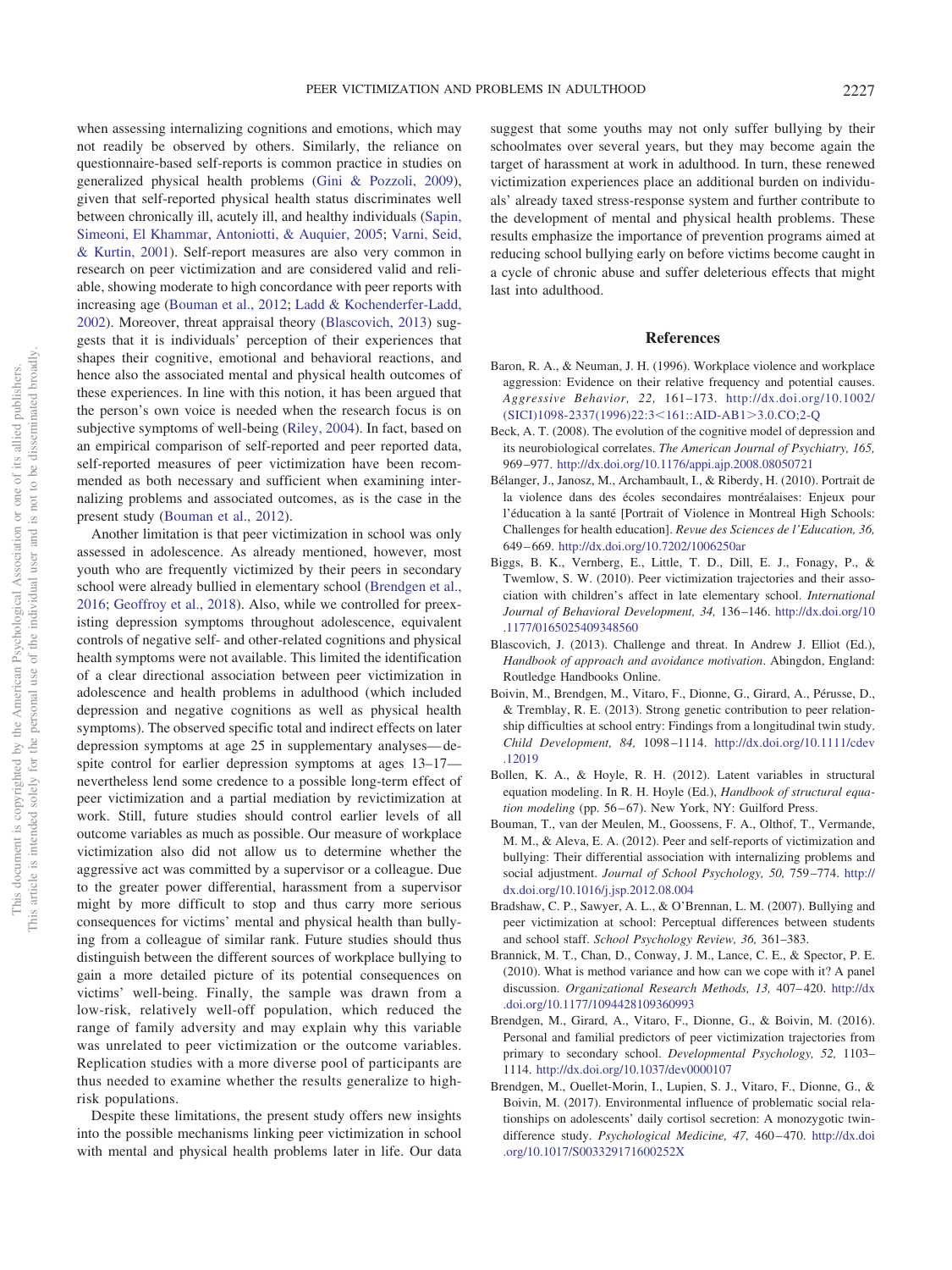- <span id="page-9-13"></span>Brendgen, M., & Poulin, F. (2018). Continued bullying victimization from childhood to young adulthood: A longitudinal study of mediating and protective factors. *Journal of Abnormal Child Psychology, 46,* 27–39. <http://dx.doi.org/10.1007/s10802-017-0314-5>
- <span id="page-9-28"></span>Browne, M. W., & Cudeck, R. (1993). Alternative ways of assessing model fit. In K. A. Bollen & J. S. Long (Eds.), *Testing structural equation* models (pp. 136-162). Newbury Park, CA: Sage.
- <span id="page-9-30"></span>Chapell, M. S., Hasselman, S. L., Kitchin, T., Lomon, S. N., MacIver, K. W., & Sarullo, P. L. (2006). Bullying in elementary school, high school, and college. *Adolescence, 41,* 633– 648.
- <span id="page-9-0"></span>Chester, K. L., Callaghan, M., Cosma, A., Donnelly, P., Craig, W., Walsh, S., & Molcho, M. (2015). Cross-national time trends in bullying victimization in 33 countries among children aged 11, 13 and 15 from 2002 to 2010. *European Journal of Public Health, 25*(suppl. 2), 61-64. [http://](http://dx.doi.org/10.1093/eurpub/ckv029) [dx.doi.org/10.1093/eurpub/ckv029](http://dx.doi.org/10.1093/eurpub/ckv029)
- <span id="page-9-23"></span>Cohen, S., & Hoberman, H. M. (1983). Positive events and social supports as buffers of life change stress. *Journal of Applied Social Psychology, 13,* 99 –125. <http://dx.doi.org/10.1111/j.1559-1816.1983.tb02325.x>
- <span id="page-9-3"></span>Copeland, W. E., Wolke, D., Angold, A., & Costello, E. J. (2013). Adult psychiatric outcomes of bullying and being bullied by peers in childhood and adolescence. *Journal of the American Medical Association Psychiatry, 70,* 419 – 426. [http://dx.doi.org/10.1001/](http://dx.doi.org/10.1001/jamapsychiatry.2013.504) [jamapsychiatry.2013.504](http://dx.doi.org/10.1001/jamapsychiatry.2013.504)
- <span id="page-9-31"></span>Cui, M., Ueno, K., Gordon, M., & Fincham, F. D. (2013). The continuation of intimate partner violence from adolescence to young adulthood. *Journal of Marriage and Family, 75,* 300 –313. [http://dx.doi.org/10](http://dx.doi.org/10.1111/jomf.12016) [.1111/jomf.12016](http://dx.doi.org/10.1111/jomf.12016)
- <span id="page-9-16"></span>Cukor, D., & McGinn, L. K. (2006). History of child abuse and severity of adult depression: The mediating role of cognitive schema. *Journal of Child Sexual Abuse, 15,* 19 –34. [http://dx.doi.org/10.1300/J070v](http://dx.doi.org/10.1300/J070v15n03_02) [15n03\\_02](http://dx.doi.org/10.1300/J070v15n03_02)
- <span id="page-9-24"></span>Dempsey, A. G., Sulkowski, M. L., Nichols, R., & Storch, E. A. (2009). Differences between peer victimization in cyber and physical settings and associated psychosocial adjustment in early adolescence. *Psychology in the Schools, 46,* 962–972. [http://dx.doi.org/10.1002/pits](http://dx.doi.org/10.1002/pits.20437) [.20437](http://dx.doi.org/10.1002/pits.20437)
- <span id="page-9-22"></span>Derogatis, L. R., & Cleary, P. A. (1977). Confirmation of the dimensional structure of the SCL-90: A study in construct validation. *Journal of Clinical Psychology, 33,* 981–989. [http://dx.doi.org/10.1002/1097-](http://dx.doi.org/10.1002/1097-4679%28197710%2933:4%3C981::AID-JCLP2270330412%3E3.0.CO;2-0) 4679(197710)33:4<[981::AID-JCLP2270330412](http://dx.doi.org/10.1002/1097-4679%28197710%2933:4%3C981::AID-JCLP2270330412%3E3.0.CO;2-0)>3.0.CO;2-0
- <span id="page-9-11"></span>Espelage, D. L., & Holt, M. K. (2007). Dating Violence & Sexual Harassment Across the Bully-Victim Continuum Among Middle and High School Students. *Journal of Youth and Adolescence*, 36, 799-811. <http://dx.doi.org/10.1007/s10964-006-9109-7>
- <span id="page-9-7"></span>Finkelhor, D. (2007). Developmental victimology. In R. C. Davis, A. J. Lurigio, & S. Herman (Eds.), *Victims of crime* (3rd ed., pp. 9-34). Thousand Oaks, CA: Sage.
- <span id="page-9-14"></span>Finkelhor, D., Ormrod, R. K., & Turner, H. A. (2007a). Poly-victimization: A neglected component in child victimization. *Child Abuse & Neglect, 31,* 7–26. <http://dx.doi.org/10.1016/j.chiabu.2006.06.008>
- <span id="page-9-12"></span>Finkelhor, D., Ormrod, R. K., & Turner, H. A. (2007b). Re-victimization patterns in a national longitudinal sample of children and youth. *Child Abuse & Neglect: The International Journal, 31,* 479 –502. [http://dx.doi](http://dx.doi.org/10.1016/j.chiabu.2006.03.012) [.org/10.1016/j.chiabu.2006.03.012](http://dx.doi.org/10.1016/j.chiabu.2006.03.012)
- <span id="page-9-10"></span>Geoffroy, M.-C., Boivin, M., Arseneault, L., Renaud, J., Perret, L. C., Turecki, G.,... Côté, S. M. (2018). Childhood trajectories of peer victimization and prediction of mental health outcomes in midadolescence: A longitudinal population-based study. *Canadian Medical Association Journal* - *Journal De L'association Medicale Canadienne, 190*(2), E37–E43. <http://dx.doi.org/10.1503/cmaj.170219>
- <span id="page-9-4"></span>Gibb, S. J., Horwood, L. J., & Fergusson, D. M. (2011). Bullying victimization/perpetration in childhood and later adjustment: Findings from a 30 year longitudinal study. *Journal of Aggression, Conflict and*

*Peace Research, 3,* 82– 88. [http://dx.doi.org/10.1108/1759659](http://dx.doi.org/10.1108/17596591111132891) [1111132891](http://dx.doi.org/10.1108/17596591111132891)

- <span id="page-9-1"></span>Gini, G., & Pozzoli, T. (2009). Association between bullying and psychosomatic problems: A meta-analysis. *Pediatrics, 123,* 1059 –1065. [http://](http://dx.doi.org/10.1542/peds.2008-1215) [dx.doi.org/10.1542/peds.2008-1215](http://dx.doi.org/10.1542/peds.2008-1215)
- <span id="page-9-20"></span>GOC. (2016). *Understanding the realities: Youth employment in Canada*. Author. Retrieved from [https://www.canada.ca/en/employment-social](https://www.canada.ca/en/employment-social-development/corporate/youth-expert-panel/interim-report.html)[development/corporate/youth-expert-panel/interim-report.html](https://www.canada.ca/en/employment-social-development/corporate/youth-expert-panel/interim-report.html)
- <span id="page-9-9"></span>Gollwitzer, M., Süssenbach, P., & Hannuschke, M. (2015). Victimization experiences and the stabilization of victim sensitivity. *Frontiers in Psychology, 6,* 439. <http://dx.doi.org/10.3389/fpsyg.2015.00439>
- <span id="page-9-17"></span>Goodman, A., Joyce, R., & Smith, J. P. (2011). The long shadow cast by childhood physical and mental problems on adult life. *Proceedings of the National Academy of Sciences of the United States of America, 108,* 6032– 6037. <http://dx.doi.org/10.1073/pnas.1016970108>
- <span id="page-9-29"></span>Hammen, C. (2005). Stress and depression. *Annual Review of Clinical Psychology, 1,* 293–319. [http://dx.doi.org/10.1146/annurev.clinpsy.1](http://dx.doi.org/10.1146/annurev.clinpsy.1.102803.143938) [.102803.143938](http://dx.doi.org/10.1146/annurev.clinpsy.1.102803.143938)
- <span id="page-9-8"></span>Holt, M. K., Finkelhor, D., & Kantor, G. K. (2007). Hidden forms of victimization in elementary students involved in bullying. *School Psychology Review, 36,* 345–360.
- <span id="page-9-27"></span>Hu, L. T., & Bentler, P. M. (1999). Cutoff criteria for fit indexes in covariance structure analysis: Conventional criteria versus new alternatives. *Structural Equation Modeling: A Multidisciplinary Journal, 6*(1), 1–55.
- <span id="page-9-5"></span>Irwin, A., Li, J., Craig, W., & Hollenstein, T. (2019). The role of shame in the relation between peer victimization and mental health outcomes. *Journal of Interpersonal Violence, 34,* 156 –181. [http://dx.doi.org/10](http://dx.doi.org/10.1177/0886260516672937) [.1177/0886260516672937](http://dx.doi.org/10.1177/0886260516672937)
- <span id="page-9-25"></span>Khubchandani, J., & Price, J. H. (2015). Workplace harassment and morbidity among U.S. adults: Results from the National Health Interview Survey. *Journal of Community Health, 40,* 555–563. [http://dx.doi.org/](http://dx.doi.org/10.1007/s10900-014-9971-2) [10.1007/s10900-014-9971-2](http://dx.doi.org/10.1007/s10900-014-9971-2)
- <span id="page-9-18"></span>Klomek, A. B., Sourander, A., & Elonheimo, H. (2015). Bullying by peers in childhood and effects on psychopathology, suicidality, and criminality in adulthood. *The Lancet Psychiatry, 2,* 930 –941. [http://dx.doi.org/10](http://dx.doi.org/10.1016/S2215-0366%2815%2900223-0) [.1016/S2215-0366\(15\)00223-0](http://dx.doi.org/10.1016/S2215-0366%2815%2900223-0)
- <span id="page-9-6"></span>Knack, J. M., Jensen-Campbell, L. A., & Baum, A. (2011). Worse than sticks and stones? Bullying is associated with altered HPA axis functioning and poorer health. *Brain and Cognition, 77,* 183–190. [http://dx](http://dx.doi.org/10.1016/j.bandc.2011.06.011) [.doi.org/10.1016/j.bandc.2011.06.011](http://dx.doi.org/10.1016/j.bandc.2011.06.011)
- <span id="page-9-21"></span>Kovacs, M. (1992). *Children's depression Inventory (CDI) manual*. North Tonawanda, NY: Multi-Health Systems.
- <span id="page-9-15"></span>Kroenke, K., Spitzer, R. L., Williams, J. B. W., & Löwe, B. (2010). The Patient Health Questionnaire Somatic, Anxiety, and Depressive Symptom Scales: A systematic review. *General Hospital Psychiatry, 32,* 345–359. <http://dx.doi.org/10.1016/j.genhosppsych.2010.03.006>
- <span id="page-9-32"></span>Ladd, G. W., & Kochenderfer-Ladd, B. (2002). Identifying victims of peer aggression from early to middle childhood: Analysis of crossinformant data for concordance, estimation of relational adjustment, prevalence of victimization, and characteristics of identified victims. *Psychological Assessment, 14,* 74 –96. [http://dx.doi.org/10.1037/1040-](http://dx.doi.org/10.1037/1040-3590.14.1.74) [3590.14.1.74](http://dx.doi.org/10.1037/1040-3590.14.1.74)
- <span id="page-9-2"></span>Lereya, S. T., Copeland, W. E., Costello, E. J., & Wolke, D. (2015). Adult mental health consequences of peer bullying and maltreatment in childhood: Two cohorts in two countries. *The Lancet Psychiatry, 2,* 524 –531. [http://dx.doi.org/10.1016/S2215-0366\(15\)00165-0](http://dx.doi.org/10.1016/S2215-0366%2815%2900165-0)
- <span id="page-9-26"></span>Little, T. D. (2013). *Longitudinal structural equation modeling*. New York, NY: Guilford Press.
- <span id="page-9-19"></span>Macmillan, R., & Hagan, J. (2004). Violence in the transition to adulthood: Adolescent victimization, education, and socioeconomic attainment in later life. *Journal of Research on Adolescence, 14,* 127–158. [http://dx](http://dx.doi.org/10.1111/j.1532-7795.2004.01402001.x) [.doi.org/10.1111/j.1532-7795.2004.01402001.x](http://dx.doi.org/10.1111/j.1532-7795.2004.01402001.x)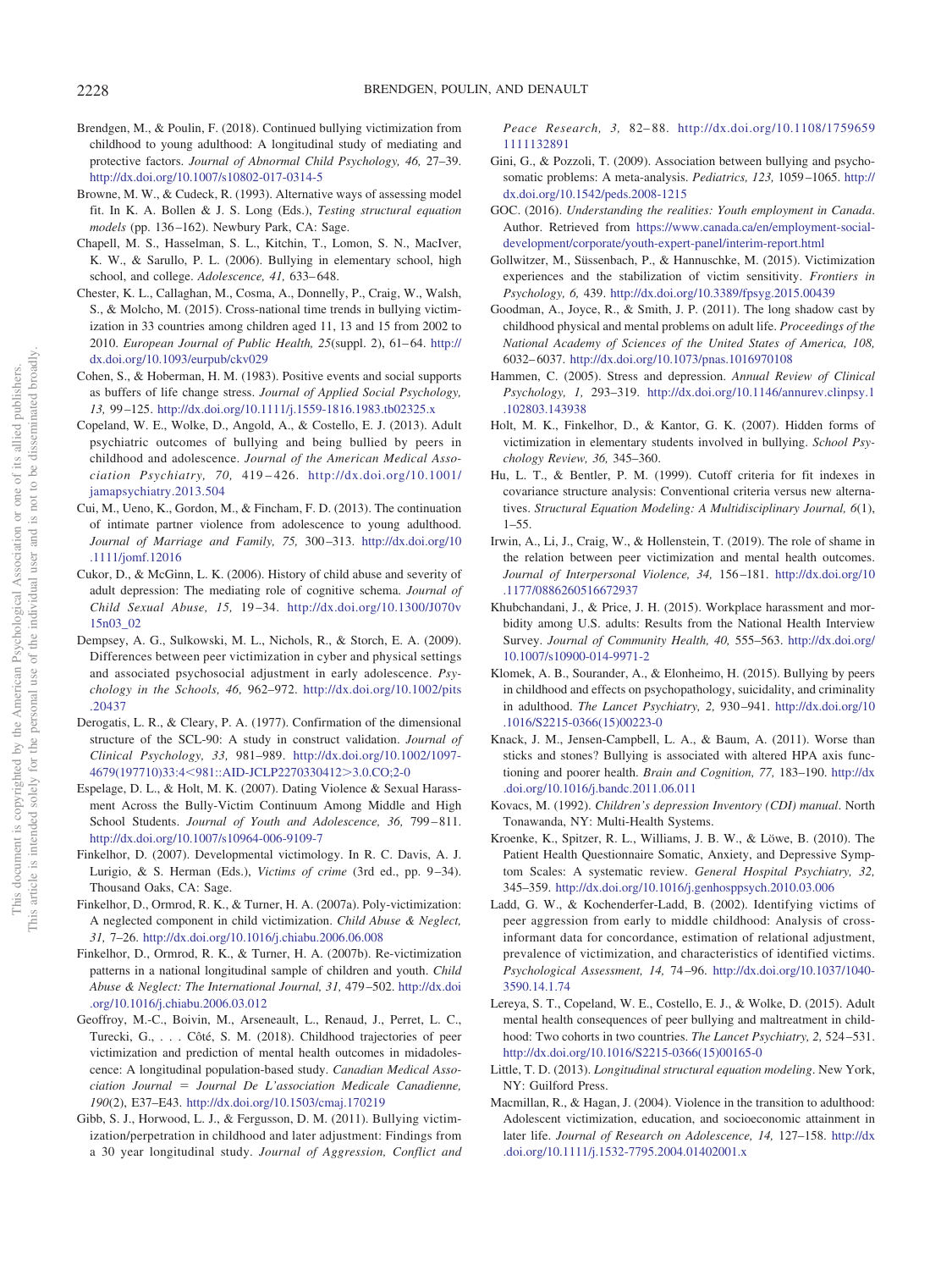- <span id="page-10-27"></span>McDougall, P., & Vaillancourt, T. (2015). Long-term adult outcomes of peer victimization in childhood and adolescence: Pathways to adjustment and maladjustment. *American Psychologist, 70,* 300 –310. [http://](http://dx.doi.org/10.1037/a0039174) [dx.doi.org/10.1037/a0039174](http://dx.doi.org/10.1037/a0039174)
- <span id="page-10-4"></span>McGee, T. R., Scott, J. G., McGrath, J. J., Williams, G. M., O'Callaghan, M., Bor, W., & Najman, J. M. (2011). Young adult problem behaviour outcomes of adolescent bullying. *Journal of Aggression, Conflict and Peace Research, 3,* 110 –114. [http://dx.doi](http://dx.doi.org/10.1108/17596591111132936) [.org/10.1108/17596591111132936](http://dx.doi.org/10.1108/17596591111132936)
- <span id="page-10-0"></span>Moore, S. E., Norman, R. E., Suetani, S., Thomas, H. J., Sly, P. D., & Scott, J. G. (2017). Consequences of bullying victimization in childhood and adolescence: A systematic review and meta-analysis. *World Journal of Psychiatry, 7,* 60 –76. [http://dx.doi.org/10.5498/wjp.v7](http://dx.doi.org/10.5498/wjp.v7.i1.60) [.i1.60](http://dx.doi.org/10.5498/wjp.v7.i1.60)
- <span id="page-10-23"></span>Muthén, L. K., & Muthén, B. O. (1998 –2017). *Mplus user's guide, Version 8*. Los Angeles, CA: Author.
- <span id="page-10-19"></span>Nansel, T. R., Haynie, D. L., & Simonsmorton, B. G. (2003). The association of bullying and victimization with middle school adjustment. Journal of Applied School Psychology, 19, 45-61. [http://dx.doi.org/10](http://dx.doi.org/10.1300/J008v19n02_04) [.1300/J008v19n02\\_04](http://dx.doi.org/10.1300/J008v19n02_04)
- <span id="page-10-13"></span>Nielsen, M. B., & Einarsen, S. (2012). Outcomes of exposure to workplace bullying: A meta-analytic review. *Work & Stress, 26,* 309 –332. [http://](http://dx.doi.org/10.1080/02678373.2012.734709) [dx.doi.org/10.1080/02678373.2012.734709](http://dx.doi.org/10.1080/02678373.2012.734709)
- <span id="page-10-12"></span>Nielsen, M. B., Matthiesen, S. B., & Einarsen, S. (2010). The impact of methodological moderators on prevalence rates of workplace bullying. A meta-analysis. *Journal of Occupational and Organizational Psychology, 83,* 955–979. <http://dx.doi.org/10.1348/096317909X481256>
- <span id="page-10-5"></span>Östberg, V., Modin, B., & Låftman, S. B. (2018). Exposure to school bullying and psychological health in young adulthood: A prospective 10-year follow-up study. *Journal of School Violence, 17,* 194 –209. <http://dx.doi.org/10.1080/15388220.2017.1296770>
- <span id="page-10-9"></span>Ouellet-Morin, I., Odgers, C. L., Danese, A., Bowes, L., Shakoor, S., Papadopoulos, A. S.,... Arseneault, L. (2011). Blunted cortisol responses to stress signal social and behavioral problems among maltreated/bullied 12-year-old children. *Biological Psychiatry, 70,* 1016 –1023. <http://dx.doi.org/10.1016/j.biopsych.2011.06.017>
- <span id="page-10-24"></span>Preacher, K. J., & Hayes, A. F. (2004). SPSS and SAS procedures for estimating indirect effects in simple mediation models. *Behavior Research Methods, Instruments & Computers, 36,* 717–731. [http://dx.doi](http://dx.doi.org/10.3758/BF03206553) [.org/10.3758/BF03206553](http://dx.doi.org/10.3758/BF03206553)
- <span id="page-10-15"></span>Preacher, K. J., Rucker, D. D., & Hayes, A. F. (2007). Addressing moderated mediation hypotheses: Theory, methods, and prescriptions. *Multivariate Behavioral Research, 42,* 185–227. [http://dx.doi.org/10.1080/](http://dx.doi.org/10.1080/00273170701341316) [00273170701341316](http://dx.doi.org/10.1080/00273170701341316)
- <span id="page-10-26"></span>Prince, M., Patel, V., Saxena, S., Maj, M., Maselko, J., Phillips, M. R., & Rahman, A. (2007). No health without mental health. *Lancet, 370,* 859 – 877. [http://dx.doi.org/10.1016/S0140-6736\(07\)61238-0](http://dx.doi.org/10.1016/S0140-6736%2807%2961238-0)
- <span id="page-10-21"></span>Raver, J. L., & Nishii, L. H. (2010). Once, twice, or three times as harmful? Ethnic harassment, gender harassment, and generalized workplace harassment. *Journal of Applied Psychology, 95,* 236 –254. [http://dx.doi](http://dx.doi.org/10.1037/a0018377) [.org/10.1037/a0018377](http://dx.doi.org/10.1037/a0018377)
- <span id="page-10-1"></span>Reijntjes, A., Kamphuis, J. H., Prinzie, P., & Telch, M. J. (2010). Peer victimization and internalizing problems in children: A meta-analysis of longitudinal studies. *Child Abuse & Neglect, 34,* 244 –252. [http://dx.doi](http://dx.doi.org/10.1016/j.chiabu.2009.07.009) [.org/10.1016/j.chiabu.2009.07.009](http://dx.doi.org/10.1016/j.chiabu.2009.07.009)
- <span id="page-10-31"></span>Riley, A. W. (2004). Evidence that school-age children can self-report on their health. *Ambulatory Pediatrics, 4*(Suppl.), 371–376. [http://dx.doi](http://dx.doi.org/10.1367/A03-178R.1) [.org/10.1367/A03-178R.1](http://dx.doi.org/10.1367/A03-178R.1)
- <span id="page-10-6"></span>Rucker, D. D., Preacher, K. J., Tormala, Z. L., & Petty, R. E. (2011). Mediation analysis in social psychology: Current practices and new recommendations. *Social and Personality Psychology Compass, 5,* 359 – 371. <http://dx.doi.org/10.1111/j.1751-9004.2011.00355.x>
- <span id="page-10-22"></span>Rueger, S. Y., Malecki, C. K., & Demaray, M. K. (2011). Stability of peer victimization in early adolescence: Effects of timing and duration. *Journal of School Psychology, 49,* 443– 464. [http://dx.doi.org/10.1016/j.jsp](http://dx.doi.org/10.1016/j.jsp.2011.04.005) [.2011.04.005](http://dx.doi.org/10.1016/j.jsp.2011.04.005)
- <span id="page-10-29"></span>Sapin, C., Simeoni, M. C., El Khammar, M., Antoniotti, S., & Auquier, P. (2005). Reliability and validity of the VSP-A, a health-related quality of life instrument for ill and healthy adolescents. *Journal of Adolescent Health, 36,* 327–336. [http://dx.doi.org/10.1016/j.jadohealth.2004](http://dx.doi.org/10.1016/j.jadohealth.2004.01.016) [.01.016](http://dx.doi.org/10.1016/j.jadohealth.2004.01.016)
- <span id="page-10-20"></span>Sapouna, M., & Wolke, D. (2013). Resilience to bullying victimization: The role of individual, family and peer characteristics. *Child Abuse & Neglect, 37,* 997–1006. <http://dx.doi.org/10.1016/j.chiabu.2013.05.009>
- <span id="page-10-11"></span>Schacter, H. L., White, S. J., Chang, V. Y., & Juvonen, J. (2015). "Why me?": Characterological self-blame and continued victimization in the first year of middle school. *Journal of Clinical Child and Adolescent Psychology, 44,* 446 – 455. [http://dx.doi.org/10.1080/15374416.2013](http://dx.doi.org/10.1080/15374416.2013.865194) [.865194](http://dx.doi.org/10.1080/15374416.2013.865194)
- <span id="page-10-10"></span>Smith, P. K., Singer, M., Hoel, H., & Cooper, C. L. (2003). Victimization in the school and the workplace: Are there any links? *British Journal of Psychology, 94,* 175–188. [http://dx.doi.org/10.1348/](http://dx.doi.org/10.1348/000712603321661868) [000712603321661868](http://dx.doi.org/10.1348/000712603321661868)
- <span id="page-10-7"></span>Strøm, I. F., Aakvaag, H. F., Birkeland, M. S., Felix, E., & Thoresen, S. (2018). The mediating role of shame in the relationship between childhood bullying victimization and adult psychosocial adjustment. *European Journal of Psychotraumatology, 9,* 1418570. [http://dx.doi.org/10](http://dx.doi.org/10.1080/20008198.2017.1418570) [.1080/20008198.2017.1418570](http://dx.doi.org/10.1080/20008198.2017.1418570)
- <span id="page-10-3"></span>Takizawa, R., Danese, A., Maughan, B., & Arseneault, L. (2015). Bullying victimization in childhood predicts inflammation and obesity at mid-life: A five-decade birth cohort study. *Psychological Medicine, 45,* 2705– 2715. <http://dx.doi.org/10.1017/S0033291715000653>
- <span id="page-10-2"></span>Takizawa, R., Maughan, B., & Arseneault, L. (2014). Adult health outcomes of childhood bullying victimization: Evidence from a five-decade longitudinal British birth cohort. *The American Journal of Psychiatry, 171,* 777–784. <http://dx.doi.org/10.1176/appi.ajp.2014.13101401>
- <span id="page-10-17"></span>Tran, C. V., Cole, D. A., & Weiss, B. (2012). Testing reciprocal longitudinal relations between peer victimization and depressive symptoms in young adolescents. *Journal of Clinical Child and Adolescent Psychology, 41,* 353–360. <http://dx.doi.org/10.1080/15374416.2012.662674>
- <span id="page-10-8"></span>Troop-Gordon, W., & Ladd, G. W. (2005). Trajectories of peer victimization and perceptions of the self and schoolmates: Precursors to internalizing and externalizing problems. *Child Development, 76,* 1072–1091. <http://dx.doi.org/10.1111/j.1467-8624.2005.00898.x>
- <span id="page-10-28"></span>Vaillancourt, T., Hymel, S., & McDougall, P. (2013). The biological underpinnings of peer victimization: Understanding why and how the effects of bullying can last a lifetime. *Theory into Practice, 52,* 241–248. <http://dx.doi.org/10.1080/00405841.2013.829726>
- <span id="page-10-16"></span>Valeri, L., & Vanderweele, T. J. (2013). Mediation analysis allowing for exposure-mediator interactions and causal interpretation: Theoretical assumptions and implementation with SAS and SPSS macros. *Psychological Methods, 18,* 137–150. <http://dx.doi.org/10.1037/a0031034>
- <span id="page-10-30"></span>Varni, J. W., Seid, M., & Kurtin, P. S. (2001). PedsQL 4.0: Reliability and validity of the Pediatric Quality of Life Inventory version 4.0 generic core scales in healthy and patient populations. *Medical Care, 39,* 800 – 812. <http://dx.doi.org/10.1097/00005650-200108000-00006>
- <span id="page-10-14"></span>Verkuil, B., Atasayi, S., & Molendijk, M. L. (2015). Workplace bullying and mental health: A meta-analysis on cross-sectional and longitudinal data. *PLoS ONE, 10*(8), e0135225. [http://dx.doi.org/10.1371/journal](http://dx.doi.org/10.1371/journal.pone.0135225) [.pone.0135225](http://dx.doi.org/10.1371/journal.pone.0135225)
- <span id="page-10-25"></span>Williams, L. J., & Anderson, S. E. (1994). An alternative approach to method effects by using latent-variable models: Applications in organizational behavior research. *Journal of Applied Psychology, 79,* 323–331. <http://dx.doi.org/10.1037/0021-9010.79.3.323>
- <span id="page-10-18"></span>Wolke, D., Copeland, W. E., Angold, A., & Costello, E. J. (2013). Impact of bullying in childhood on adult health, wealth, crime, and social